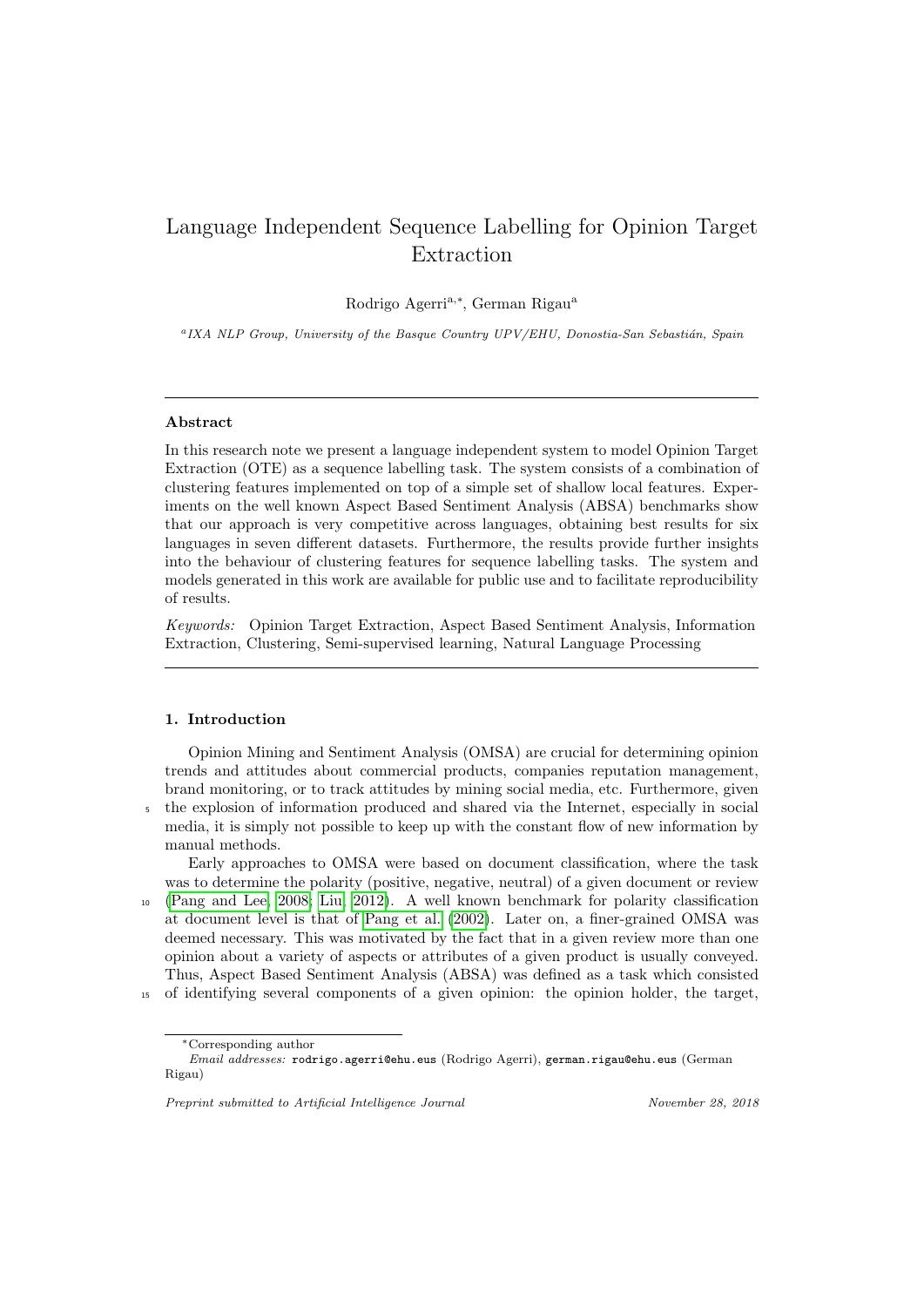the opinion expression (the textual expression conveying polarity) and the aspects or features. Aspects are mostly domain-dependent. In restaurant reviews, relevant aspects would include "food quality", "price", "service", "restaurant ambience", etc. Similarly, if the reviews were about consumer electronics such as laptops, then aspects would include <sup>20</sup> "size", "battery life", "hard drive capacity", etc.

In the review shown by Figure [1](#page-1-0) there are three different opinions about two different aspects (categories) of the restaurant, namely, the first two opinions are about the quality of the food and the third one about the general ambience of the place. Furthermore, there are just two opinion targets because the target of the third opinion, the restaurant itself,

<sup>25</sup> remains implicit. Finally, each aspect is assigned a polarity; in this case all three opinion aspects are negative.

```
<sentence id="1016296:4">
   <text>Chow fun was dry; pork shu mai was more than usually greasy and had to
       share a table with loud and rude family</text>
   <Opinions>
       <Opinion target="Chow fun" category="FOOD#QUALITY" polarity="negative"
           from="0" to="8"/>
       <Opinion target="pork shu mai" category="FOOD#QUALITY" polarity="negative"
            from="18" to="30"/>
       <Opinion target="NULL" category="AMBIENCE#GENERAL" polarity="negative"
           from="0" to="0"/>
   </Opinions>
</sentence>
```
<span id="page-1-0"></span>Figure 1: Aspect Based Sentiment Analysis example.

In this work we focus on Opinion Target Extraction, which we model as a sequence labelling task. In order to do so, we convert an annotated review such as the one in Figure [1](#page-1-0) into the BIO scheme for learning sequence labelling models [\(Tjong Kim Sang,](#page-16-3) <sup>30</sup> [2002\)](#page-16-3). Example (1) shows the review in BIO format. Tokens in the review are tagged depending on whether they are at the beginning (B-target), inside (I-target) or outside (O) of the opinion target expression. Note that the third opinion target in Figure [1](#page-1-0) is implicit.

(1) Chow/B-target fun/I-target was/ $\sim$  dry/ $\sim$ ; pork/B-target shu/I-target mai/I- $\frac{35}{35}$  target was/O more/O than/O usually/O greasy/O and/O had/O to/O share/O a/O table/O with/O loud/O and/O rude/O family/O.

We learn language independent models which consist of a set of local, shallow features complemented with semantic distributional features based on clusters obtained from a variety of data sources. We show that our approach, despite the lack of hand-engineered, <sup>40</sup> language-specific features, obtains state-of-the-art results in 7 datasets for 6 languages on the ABSA benchmarks [\(Pontiki et al., 2014,](#page-16-4) [2015,](#page-16-5) [2016\)](#page-16-6).

The main contribution of this research note is providing an extension or addendum to previous work on sequence labelling [\(Agerri and Rigau, 2016\)](#page-15-0) by reporting additional experimental results as well as further insights on the performance of our model across

<sup>45</sup> languages on a different NLP task such as Opinion Target Extraction (OTE). Thus, we empirically demonstrate the validity and strong performance of our approach for six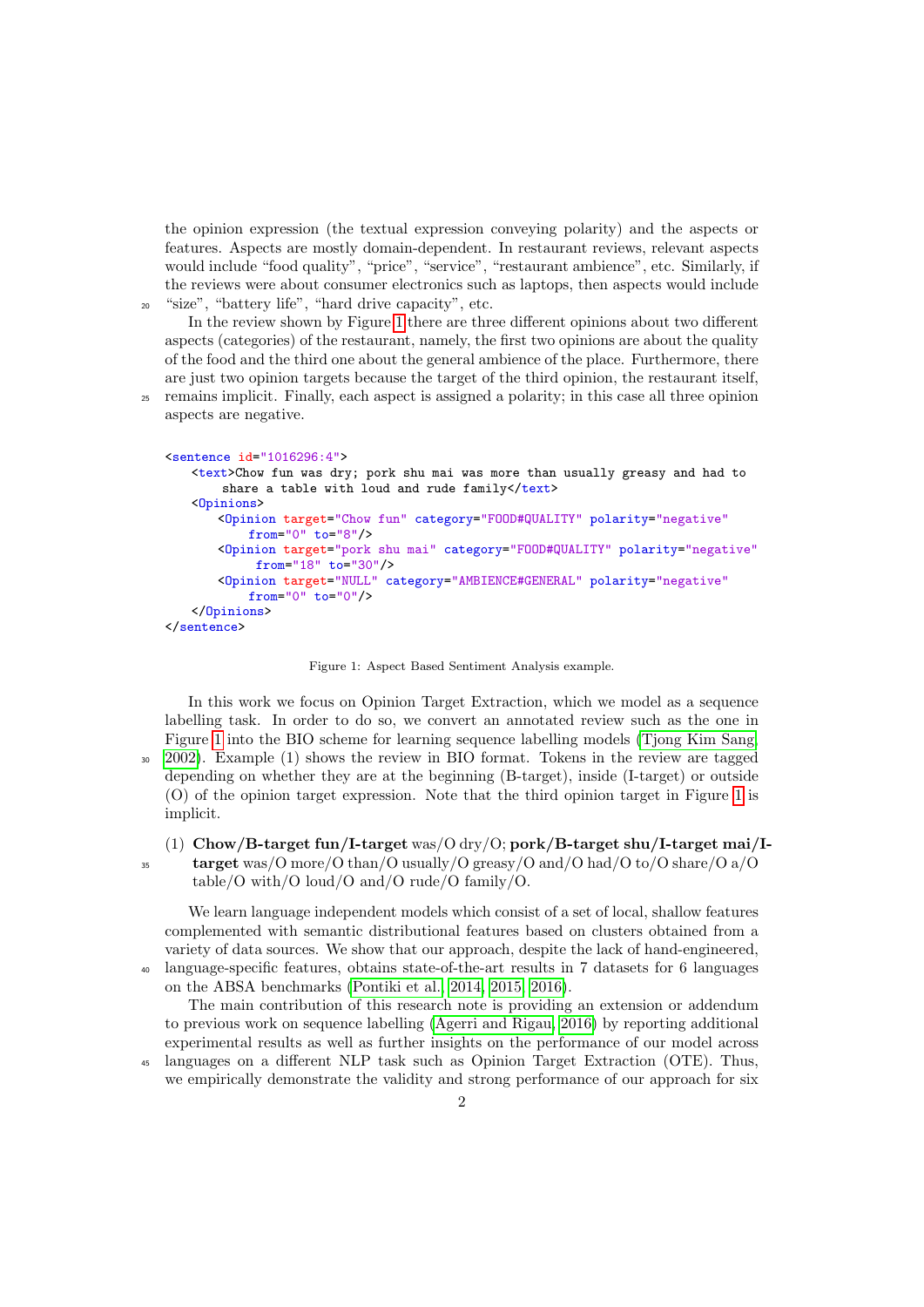languages in seven different datasets of the restaurant domain. Every experiment and result presented in this note is novel.

In this sense, we show that our approach is not only competitive across languages <sup>50</sup> and domains for Named Entity Recognition, as shown by [Agerri and Rigau](#page-15-0) [\(2016\)](#page-15-0), but that it can be straightforwardly adapted to different tasks and domains such as OTE. Furthermore, we release the system and every model trained for public use and to facilitate reproducibility of results.

## 2. Background

- <sup>55</sup> Early approaches to Opinion Target Extraction (OTE) were unsupervised, although later on the vast majority of works have been based on supervised and deep learning [m](#page-15-1)odels. To the best of our knowledge, the first work on OTE was published by [Hu](#page-15-1) [and Liu](#page-15-1) [\(2004\)](#page-15-1). They created a new task which consisted of generating overviews of the main product features from a collection of customer reviews on consumer electronics.
- They addressed such task using an unsupervised algorithm based on association mining. Other early unsupervised approaches include [Popescu and Etzioni](#page-16-7) [\(2005\)](#page-16-7) which used a dependency parser to obtain more opinion targets, and [Kim and Hovy](#page-16-8) [\(2006\)](#page-16-8) which aimed at extracting opinion targets in newswire via Semantic Role Labelling. From a supervised perspective, [Zhuang et al.](#page-17-0) [\(2006\)](#page-17-0) presented an approach which learned the
- <sup>65</sup> opinion target candidates and a combination of dependency and part-of-speech (POS) [p](#page-15-1)aths connecting such pairs. Their results improved the baseline provided by [Hu and](#page-15-1) [Liu](#page-15-1) [\(2004\)](#page-15-1). Another influential work was [Qiu et al.](#page-16-9) [\(2011\)](#page-16-9), an unsupervised algorithm called Double Propagation which roughly consists of incrementally augmenting a set of seeds via dependency parsing.
- $\sigma$  Closer to our work, [Jin et al.](#page-15-2) [\(2009\)](#page-15-2), [Li et al.](#page-16-10) [\(2010\)](#page-15-3) and [Jakob and Gurevych](#page-15-3) (2010) approached OTE as a sequence labelling task, modelling the opinion targets using the BIO scheme. The first approach implemented HMM whereas the last two proposed CRFs to solve the problem. In all three cases, their systems included extensive humandesigned and linguistically motivated features, such as POS tags, lemmas, dependen-<sup>75</sup> cies, constituent parsing structure, lexical patterns and semantic features extracted from WordNet [\(Fellbaum and Miller, 1998\)](#page-15-4).

Quite frequently these works used a third party dataset, or a subset of the original one, or created their own annotated data for their experiments. The result was that it was difficult to draw precise conclusions about the advantages or disadvantages of the <sup>80</sup> proposed methods. In this context, the Aspect Based Sentiment Analysis (ABSA) tasks at SemEval [\(Pontiki et al., 2014,](#page-16-4) [2015,](#page-16-5) [2016\)](#page-16-6) provided standard training and evaluation data thereby helping to establish a clear benchmark for the OTE task.

Finally, it should be noted that there is a closely related task, namely, the SemEval  $2016$  $2016$  $2016$  task on Stance Detection<sup>1</sup>. Stance detection is related to ABSA, but there is <sup>85</sup> a significant difference. In ABSA the task is to determine whether a piece of text is positive, negative, or neutral with respect to an aspect and a given target (which in Stance Detection is called "author's favorability" towards a given target). However, in Stance Detection the text may express opinion or sentiment about some other target,

<span id="page-2-0"></span><sup>1</sup><http://alt.qcri.org/semeval2016/task6/>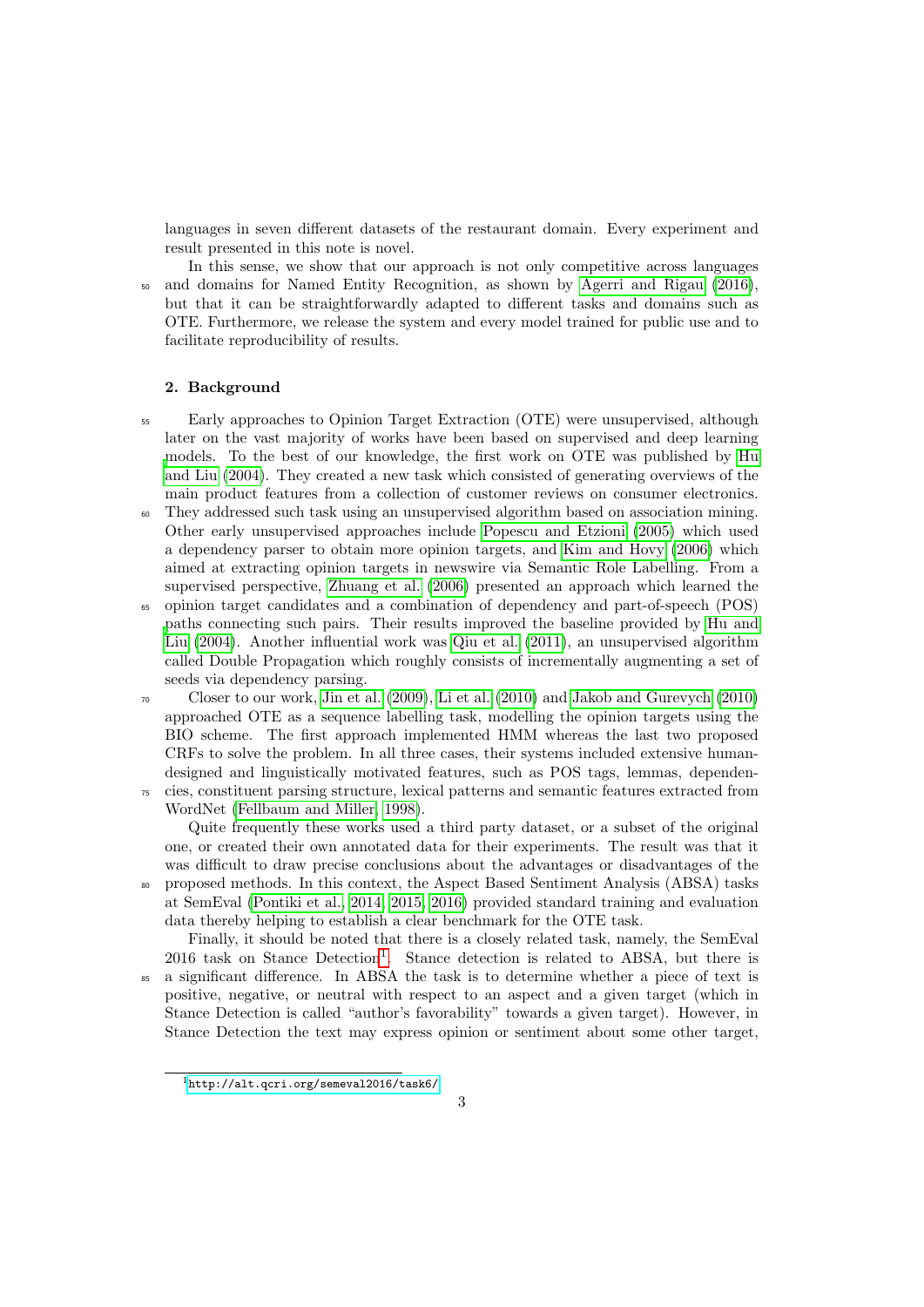not mentioned in the given text, and the targets are predefined, whereas in ABSA the <sup>90</sup> targets are open-ended.

#### <span id="page-3-0"></span>2.1. ABSA Tasks at SemEval

Three ABSA editions were held within the SemEval Evaluation Exercises between 2014 and 2016. The ABSA 2014 and 2015 tasks consisted of English reviews only, whereas in the 2016 task 7 more languages were added. Additionally, reviews from <sup>95</sup> four domains were collected for the various sub-tasks across the three editions, namely, Consumer Electronics, Telecommunications, Museums and Restaurant reviews. In any case, the only constant in each of the ABSA editions was the inclusion, for the Opinion Target Extraction (OTE) sub-task, of restaurant reviews for every language. Thus, for the experiments presented in this paper we decided to focus on the restaurant domain <sup>100</sup> across 6 languages and the three different ABSA editions. Similarly, this section will be focused on reviewing the OTE results for the restaurant domain.

The ABSA task consisted of identifying, for each opinion, the opinion target, the aspect referred to by the opinion and the aspect's polarity. Figure [1](#page-1-0) illustrates the original annotation of a restaurant review in the ABSA 2016 dataset. It should be noted <sup>105</sup> that, out of the three opinion components, only the targets are explicitly represented in the text, which means that OTE can be independently modelled as a sequence labelling problem as shown by Example (1). It is particularly important to notice that the opinion expressions ("dry", "greasy", "loud and rude") are not annotated.

Following previous approaches, the first competitive systems for OTE at ABSA were <sup>110</sup> [s](#page-17-1)upervised. Among the participants (for English) in the three editions, one team [\(Toh](#page-17-1) [and Wang, 2014;](#page-17-1) [Toh and Su, 2015\)](#page-16-11) was particularly successful. For ABSA 2014 and 2015 they developed a CRF system with extensive handcrafted linguistic features: POS, head word, dependency relations, WordNet relations, gazetteers and Name Lists based on applying the Double Propagation algorithm [\(Qiu et al., 2011\)](#page-16-9) on an initial list of 551

<sup>115</sup> seeds. Interestingly, they also introduced word representation features based on Brown and K-mean clusters. For ABSA 2016, they improved their system by using the output of a Recurrent Neural Network (RNN) to provide additional features. The RNN is trained [o](#page-16-12)n the following input features: word embeddings, Name Lists and word clusters [\(Toh](#page-16-12) [and Su, 2016\)](#page-16-12). They were the best system in 2014 and 2016. In 2015 they obtained the <sup>120</sup> second best result, in which the best system, a preliminary version of the one presented

in this note, was submitted by the EliXa team [\(San Vicente et al., 2015\)](#page-16-13). From 2015 onwards most works have been based on deep learning. [Liu et al.](#page-16-14) [\(2015\)](#page-16-14) [a](#page-15-5)pplied RNNs on top of a variety of pre-trained word embeddings, while [Jebbara and](#page-15-5) [Cimiano](#page-15-5) [\(2016\)](#page-15-5) presented an architecture in which a RNN based tagger is stacked on

<sup>125</sup> top of the features generated by a Convolutional Neural Network (CNN). These systems were evaluated on the 2014 and 2015 datasets, respectively, but they did not go beyond the state-of-the-art.

[Poria et al.](#page-16-15) [\(2016\)](#page-16-15) presented a 7 layer deep CNN combining word embeddings trained on a 5 billion word corpus extracted from Amazon [\(McAuley and Leskovec, 2013\)](#page-16-16), POS

<sup>130</sup> tag features and manually developed linguistic patterns based on syntactic analysis and SenticNet [\(Cambria et al., 2014\)](#page-15-6) a concept-level knowledge based build for Sentiment Analysis applications. They only evaluate their system on the English 2014 ABSA data, obtaining best results up to date on that benchmark.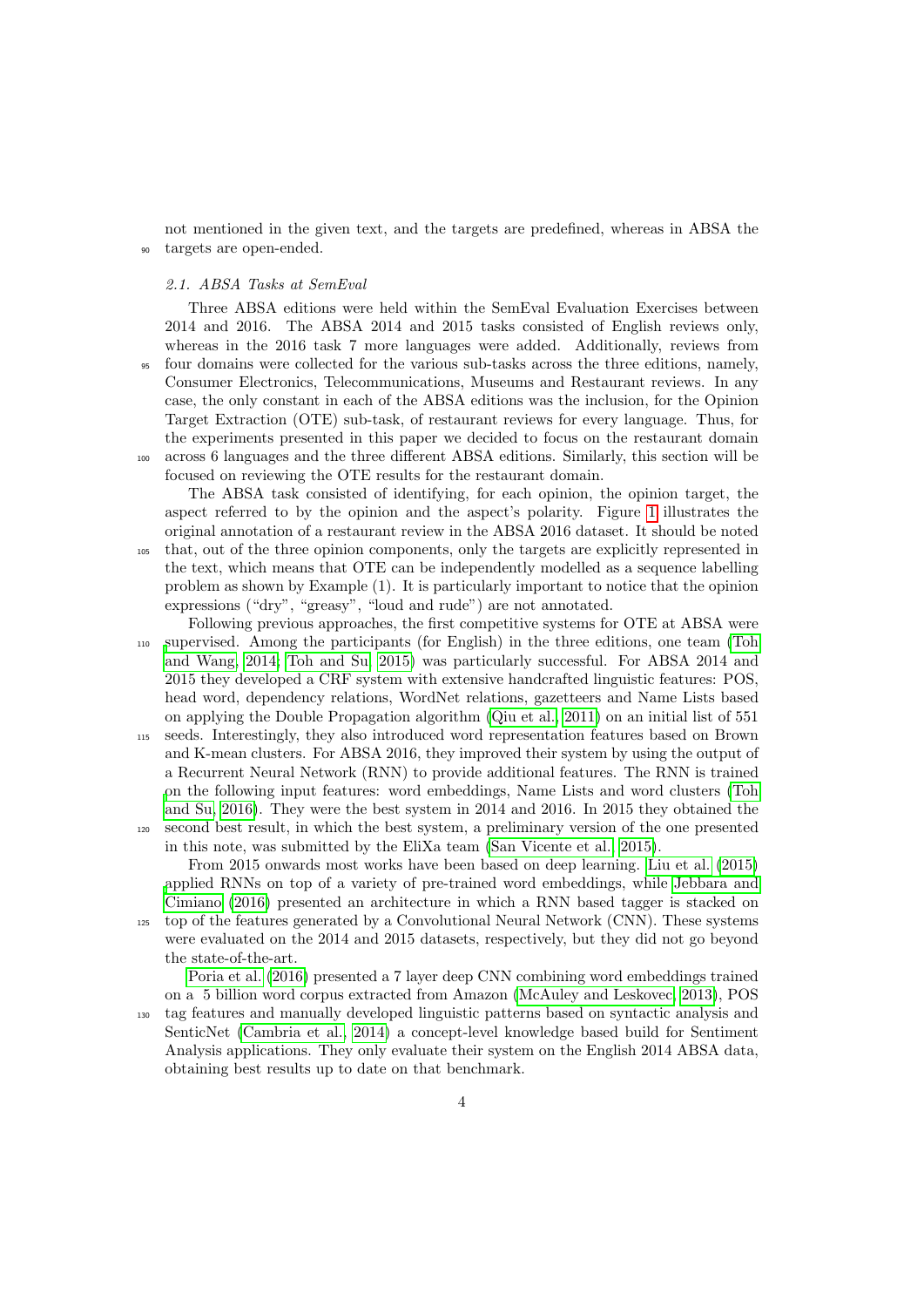More recently, [Wang et al.](#page-17-2) [\(2017\)](#page-17-2) proposed a coupled multi-layer attention (CMLA) <sup>135</sup> network where each layer consists of a couple of attentions with tensor operators. Unlike previous approaches, their system does not use complex linguistic-based features designed for one specific language. However, whereas previous successful approaches modelled OTE as an independent task, in the CMLA model the attentions interactively learn both the opinion targets and the opinion expressions. As opinion expressions are not available <sup>140</sup> in the original ABSA datasets, they had to manually annotate the ABSA training and testing data with the required opinion expressions. Although [Wang et al.](#page-17-2) [\(2017\)](#page-17-2) did not release the datasets with the annotated opinion expressions, Figure [2](#page-4-0) illustrates what these annotations would look like. Thus, two new attributes (pfrom and pto) annotate the opinion expressions for each of the three opinions ("dry", "greasy" and "loud and <sup>145</sup> rude", respectively). Using this new manual information to train their CMLA network they reported the best results so far for ABSA 2014 and 2015 (English only).

```
<sentence id="1016296:4">
   <text>Chow fun was dry; pork shu mai was more than usually greasy and had to
       share a table with loud and rude family</text>
   <Opinions>
       <Opinion target="Chow fun" category="FOOD#QUALITY" polarity="negative"
           from="0" to="8" pfrom=13 pto=16/>
       <Opinion target="pork shu mai" category="FOOD#QUALITY" polarity="negative"
            from="18" to="30" pfrom=53 pto=59/>
       <Opinion target="NULL" category="AMBIENCE#GENERAL" polarity="negative"
           from="0" to="0" pfrom=90 pto=103/</Opinions>
</sentence>
```
<span id="page-4-0"></span>Figure 2: Adding opinion expression annotations to Example (1) in the ABSA 2016 training set.

Finally, [Li and Lam](#page-16-17) [\(2017\)](#page-16-17) develop a multi-task learning framework consisting of two LSTMs equipped with extended memories and neural memory operations. As [Wang et al.](#page-17-2) [\(2017\)](#page-17-2), they use opinion expressions annotations for a joint modelling of opinion targets <sup>150</sup> and expressions. However, unlike [Wang et al.](#page-17-2) [\(2017\)](#page-17-2) they do not manually annotate the opinion expressions. Instead they manually add sentiment lexicons and rules based on dependency parsing in order to find the opinion words required to train their system. Using this hand-engineered system, they report state of the art results only for English on the ABSA 2016 dataset. They do not provide evaluation results on the 2014 and 2015 <sup>155</sup> restaurant datasets.

With respect to other languages, the IIT-T team presented systems for 4 out of the 7 languages in ABSA 2016, obtaining the best score for French and Dutch, second in Spanish but with very poor results for English, well below the baseline. The GTI team ( $\hat{A}$ lvarez-López et al., 2016) implemented a CRF system using POS, lemmas and <sup>160</sup> bigrams as features. They obtained the best result for Spanish and rather modest results for English.

Summarizing, the most successful systems for OTE have been based on supervised [a](#page-16-15)pproaches with rather elaborate, complex and linguistically inspired features. [Poria](#page-16-15) [et al.](#page-16-15) [\(2016\)](#page-16-15) obtains best results on the ABSA 2014 data by means of a CNN with word <sup>165</sup> embeddings trained on 5 billion words from Amazon, POS features, manual patterns

5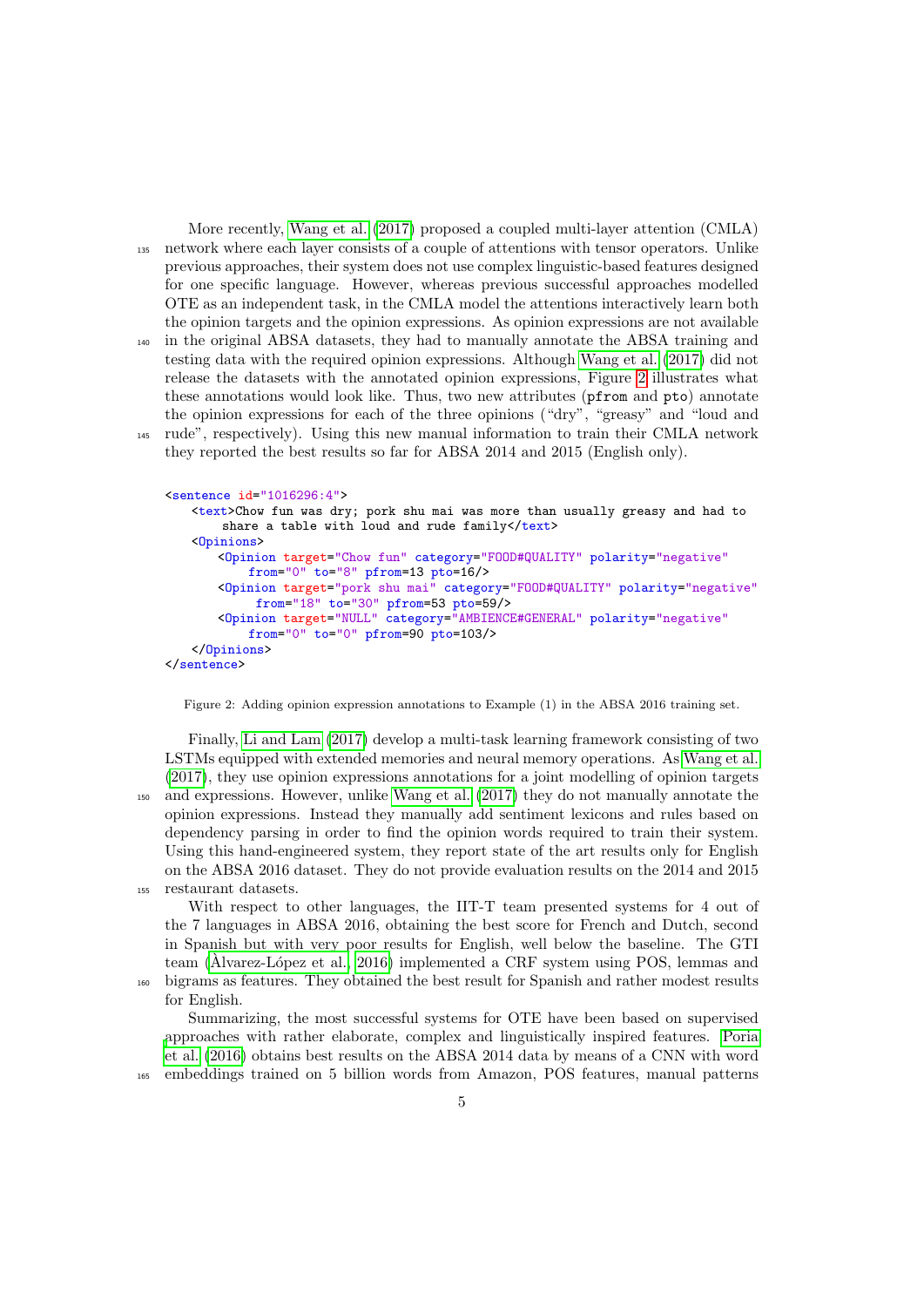based on syntactic analysis and SenticNet. More recently, the CMLA deep learning [m](#page-16-17)odel has established new state-of-the-art results for the 2015 dataset, whereas [Li and](#page-16-17) [Lam](#page-16-17) [\(2017\)](#page-16-17) provide the state of the art for the 2016 benchmark. Thus, there is not currently a multilingual system that obtains competitive results across (at least) several <sup>170</sup> of the languages included in ABSA.

As usual, most of the work has been done for English, with the large majority of the previous systems providing results only for one of the three English ABSA editions and without exploring the multilingual aspect. This could be due to the complex and language-specific systems that performed best for English [\(Poria et al., 2016\)](#page-16-15), or perhaps <sup>175</sup> because the CMLA approach of [Wang et al.](#page-17-2) [\(2017\)](#page-17-2) would require, in addition to the opinion targets, the gold standard annotations of the opinion expressions for each of the 6 languages other than English in the ABSA datasets.

#### 3. Methodology

The work presented in this research note requires the following resources: (i) Aspect <sup>180</sup> Based Sentiment Analysis (ABSA) data for training and testing; (ii) large unlabelled corpora to obtain semantic distributional features from clustering lexicons; and (iii) a sequence labelling system. In this section we will describe each of the resources used.

|  | 3.1. ABSA Datasets |  |
|--|--------------------|--|
|  |                    |  |

| Language | ABSA |       | No. of Tokens and Opinion Targets |          |       |                         |     |  |  |
|----------|------|-------|-----------------------------------|----------|-------|-------------------------|-----|--|--|
|          |      |       | Train                             |          |       | Test                    |     |  |  |
|          |      | Token | B-target                          | I-target |       | Token B-target I-target |     |  |  |
| en       | 2014 | 47028 | 3687                              | 1457     | 12606 | 1134                    | 524 |  |  |
| en       | 2015 | 18488 | 1199                              | 538      | 10412 | 542                     | 264 |  |  |
| en       | 2016 | 28900 | 1743                              | 797      | 9952  | 612                     | 274 |  |  |
| es       | 2016 | 35847 | 1858                              | 742      | 13179 | 713                     | 173 |  |  |
| fr       | 2016 | 26777 | 1641                              | 443      | 11646 | 650                     | 239 |  |  |
| nl       | 2016 | 24788 | 1231                              | 331      | 7606  | 373                     | 81  |  |  |
| ru       | 2016 | 51509 | 3078                              | 953      | 16999 | 952                     | 372 |  |  |
| tr       | 2016 | 12406 | 1374                              | 516      | 1316  | 145                     | 61  |  |  |

<span id="page-5-0"></span>Table 1: ABSA SemEval 2014-2016 datasets for the restaurant domain. B-target indicates the number of opinion targets in each set; I-target refers to the number of multiword targets.

Table [1](#page-5-0) shows the ABSA datasets from the restaurants domain for English, Spanish, <sup>185</sup> French, Dutch, Russian and Turkish. From left to right each row displays the number of tokens, number of targets and the number of multiword targets for each training and test set. For English, it should be noted that the size of the 2015 set is less than half with respect to the 2014 dataset in terms of tokens, and only one third in number of targets. The French, Spanish and Dutch datasets are quite similar in terms of tokens although <sup>190</sup> the number of targets in the Dutch dataset is comparatively smaller, possibly due to the tendency to construct compound terms in that language. The Russian dataset is the largest whereas the Turkish set is by far the smallest one.

Additionally, we think it is also interesting to note the low number of targets that are multiwords. To provide a couple of examples, for Spanish only the %35.59 of the targets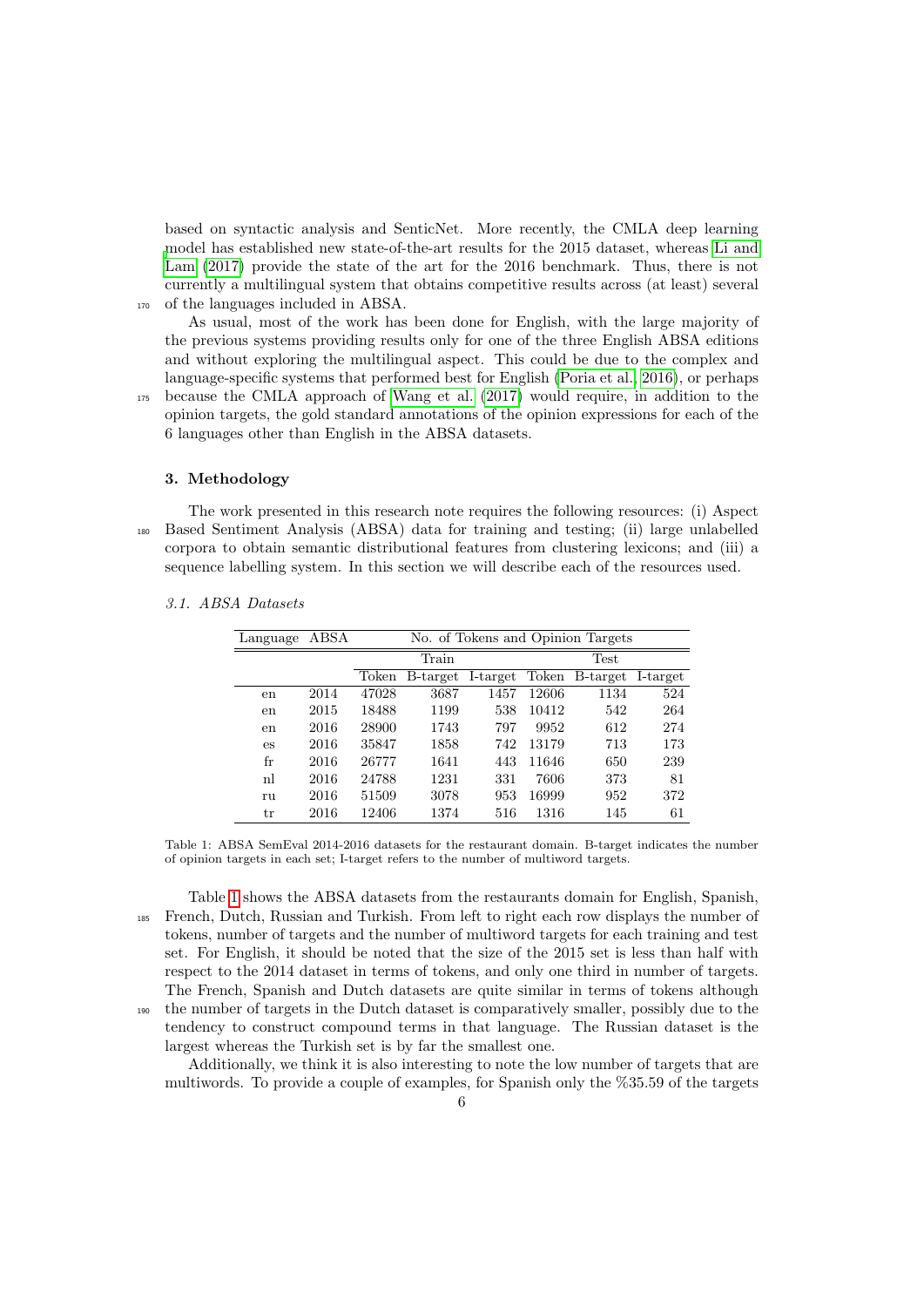<sup>195</sup> are multiwords whereas for Dutch the percentage goes down to %25.68. If we compare these numbers with the CoNLL 2002 data for Named Entity Recognition (NER), a classic sequence labelling task, we find that in the ABSA data there is less than half the number of multiword targets than the number of multiword entities that can be found in the CoNLL Spanish and Dutch data (%35.59 vs %74.33 for Spanish and %25.68 vs %44.96 <sup>200</sup> for Dutch).

#### 3.2. Unlabelled Corpora

Apart from the manually annotated data, we also leveraged large, publicly available, unlabelled data to train the clusters: (i) Brown 1000 clusters and (ii) Clark and Word2vec clusters in the 100-800 range.

|             | million words in corpus |      |              |       | million words for training |
|-------------|-------------------------|------|--------------|-------|----------------------------|
|             |                         |      | <b>Brown</b> | Clark | Word2vec                   |
|             | Yelp Academic Dataset   | 225  | 156          | 225   | 225                        |
|             | Yelp food               | 117  | 82           | 117   | 117                        |
| $_{\rm en}$ | Yelp food-hotels        | 102  | 73           | 102   | 102                        |
|             | Wikipedia (20141208)    | 1700 | 790          | 790   | 1700                       |
| es          | Wikipedia $(20140810)$  | 428  | 246          | 246   | 428                        |
| fr          | Wikipedia (20140804)    | 547  | 280          | 280   | 547                        |
| nl          | Wikipedia (20140804)    | 235  | 128          | 128   | 235                        |
| ru          | Wikipedia (20140727)    | 338  | 158          | 158   | 338                        |
| tr          | Wikipedia (20140806)    | 48   | 33           | 48    | 48                         |

<span id="page-6-1"></span>Table 2: Unlabeled corpora to induce clusters. For each corpus and cluster type the number of words (in millions) is specified. Average training times: depending on the number of words, Brown clusters training time required between 5h and 48h. Word2vec required 1-4 hours whereas Clark clusters training lasted between 5 hours and 10 days.

<sup>205</sup> In order to induce clusters from the restaurant domain we used the *Yelp Academic*  $Database<sup>2</sup>$  $Database<sup>2</sup>$  $Database<sup>2</sup>$ , from which three versions were created. First, the full dataset, containing 225M tokens. Second, a subset consisting of filtering out those categories that do not correspond directly to food related reviews [\(Kiritchenko et al., 2014\)](#page-16-18). Thus, out of the 720 categories contained in the Yelp Academic Dataset, we kept the reviews from 173 <sup>210</sup> of them. This Yelp food dataset contained 117M tokens in 997,721 reviews. Finally, we removed two more categories (Hotels and Hotels & Travel) from the Yelp food dataset to create the Yelp food-hotels subset containing around 102M tokens. For the rest of the languages we used their corresponding Wikipedia dumps. The pre-processing and tokenization is performed with the IXA pipes tools [\(Agerri et al., 2014\)](#page-15-8).

<sup>215</sup> The number of words used for each dataset, language and cluster type are described in Table [2.](#page-6-1) For example, the first row reads "Yelp Academic Dataset containing 225M words was used; after pre-processing, 156M words were taken to induce Brown clusters, whereas Clark and Word2vec clusters were trained on the whole corpus". As explained in [Agerri and Rigau](#page-15-0) [\(2016\)](#page-15-0), we pre-process the corpus before training Brown clusters, <sup>220</sup> resulting in a smaller dataset than the original. Additionally, due to efficiency reasons,

when the corpus is too large we use the pre-processed version to induce the Clark clusters.

<span id="page-6-0"></span><sup>2</sup>http://www.yelp.com/dataset challenge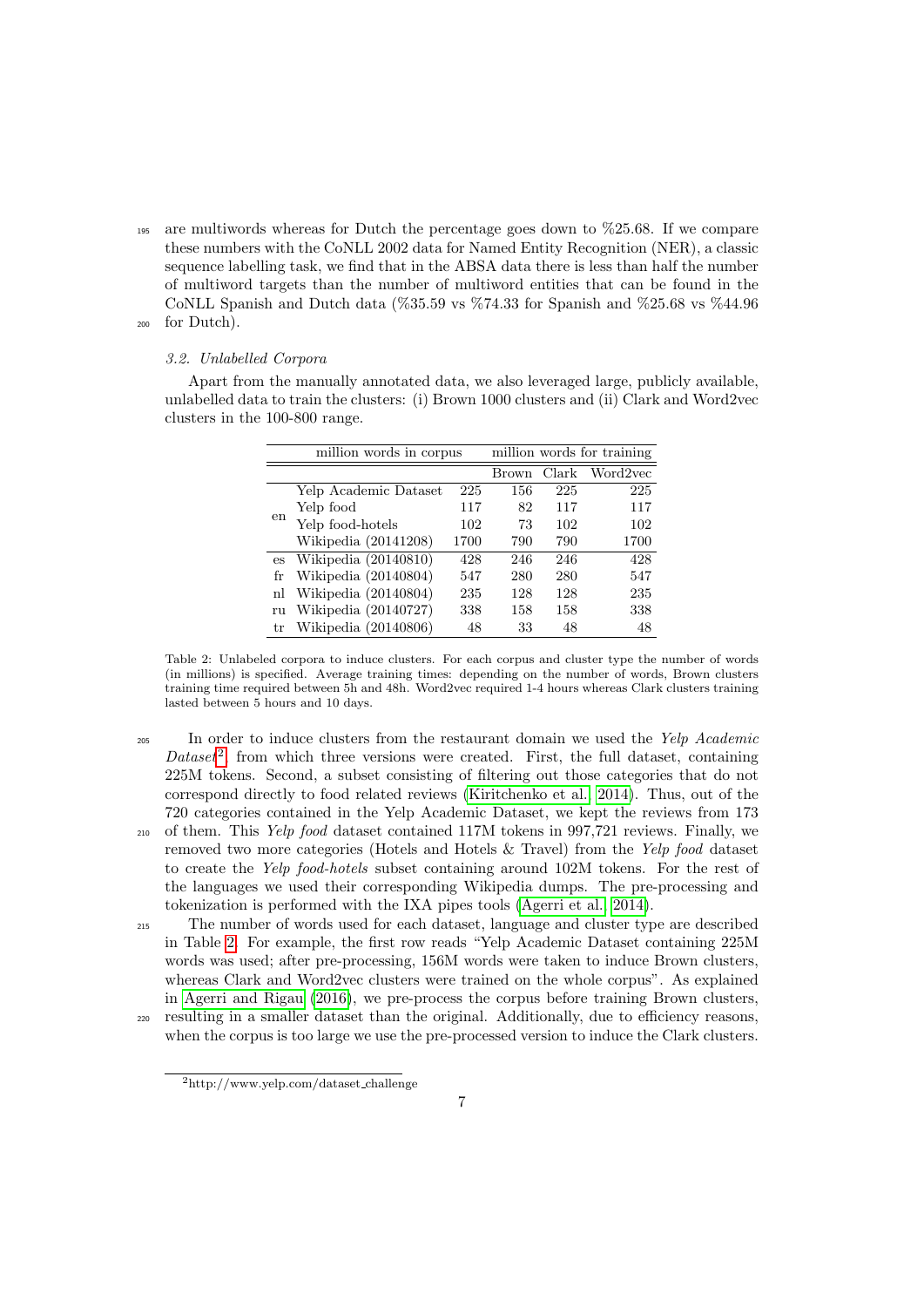#### <span id="page-7-2"></span>3.3. System

We use the sequence labeller implemented within IXA pipes [\(Agerri and Rigau, 2016\)](#page-15-0). It learns supervised models based on the Perceptron algorithm [\(Collins, 2002\)](#page-15-9). To avoid  $_{225}$  duplication of efforts, it uses the Apache OpenNLP project implementation<sup>[3](#page-7-0)</sup> customized with its own features. By design, the sequence labeller aims to establish a simple and shallow feature set, avoiding any linguistic motivated features, with the objective of removing any reliance on costly extra gold annotations and/or cascading errors across annotations.

<sup>230</sup> The system consists of: (i) Local, shallow features based mostly on orthographic, word shape and n-gram features plus their context; and (ii) three types of simple clustering features, based on unigram matching: (i) Brown [\(Brown et al., 1992\)](#page-15-10) clusters, taking the 4th, 8th, 12th and 20th node in the path; (ii) Clark [\(Clark, 2003\)](#page-15-11) clusters and, (iii) Word2vec [\(Mikolov et al., 2013\)](#page-16-19) clusters, based on K-means applied over the extracted <sup>235</sup> word vectors using the skip-gram algorithm.



<span id="page-7-1"></span>Figure 3: Unigram matching in clustering features.

The clustering features look for the cluster class of the incoming token in one or more of the clustering lexicons induced following the three methods listed above. If found, then the class is added as feature ("not found" otherwise). As we work on a 5 token window, for each token and clustering lexicon at least 5 features are generated. For Brown, the <sup>240</sup> number of features generated depend on the number of nodes found in the path for each token and clustering lexicon used.

Figure [3](#page-7-1) depicts how our system relates, via clusters, unseen words with those words that have been seen as targets during the training process. Thus, the tokens 'frenchonions' and 'salmon' would be annotated as opinion targets because they occur in the <sup>245</sup> same clusters as seen words which in the training data are labeled as targets.

The word representation features are combined and stacked using the clustering lexicons induced over the different data sources listed in Table [2.](#page-6-1) In other words, stacking means adding various clustering features of the same type obtained from different data sources (for example, using clusters trained on Yelp and on Wikipedia); combining refers <sup>250</sup> to combining different types of clustering features obtained from the same data source

(e.g., using features from Brown and Clark clustering lexicons).

<span id="page-7-0"></span> $3$ <http://opennlp.apache.org/>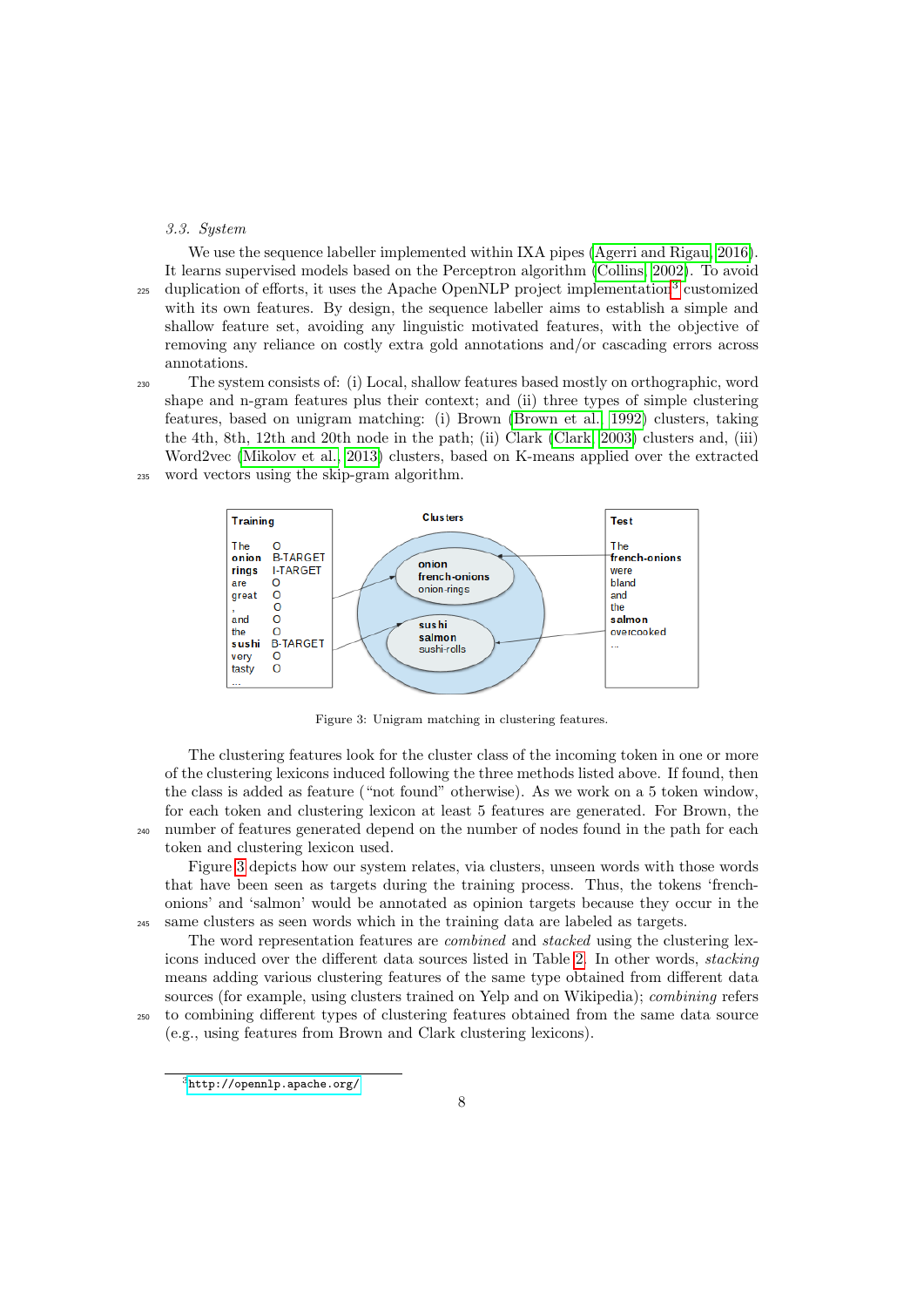To choose the best combination of clustering features we tried, via 5-fold cross validation on the training set, every possible permutation of the available Clark and Word2vec clustering lexicons obtained from the data sources. Once the best combination of Clark <sup>255</sup> and Word2vec clustering lexicons per data source was found, we tried to combine them with the Brown clusters. The result is a rather simple but very competitive system that has proven to be highly successful in the most popular Named Entity Recognition and Classification (NER) benchmarks, both in out-of-domain and in-domain evaluations. Furthermore, it was demonstrated that the system also performed robustly across lan-<sup>260</sup> guages without any language-specific tuning. Details of the system's implementation, [i](#page-15-0)ncluding detailed description of the local and clustering features, can be found in [Agerri](#page-15-0) [and Rigau](#page-15-0)  $(2016)^4$  $(2016)^4$  $(2016)^4$ , including a section on how to combine the clustering features.

A preliminary version of this system [\(San Vicente et al., 2015\)](#page-16-13) was the winner of the OTE sub-task in the ABSA 2015 edition (English only). In the next section we show <sup>265</sup> that this system obtains state-of-the-art results not only across domains and languages for NER, but also for other tasks such as Opinion Target Extraction. The results reported are obtained using the official ABSA evaluation scripts [\(Pontiki et al., 2014,](#page-16-4) [2015,](#page-16-5) [2016\)](#page-16-6).

### 4. Experimental Results

In this section we report on the experiments performed using the system and data <sup>270</sup> described above. First we will present the English results for the three ABSA editions as well as a comparison with previous work. After that we will do the same for 5 additional languages included in the ABSA 2016 edition: Dutch, French, Russian, Spanish and Turkish. The local and clustering features, as described in Section [3.3,](#page-7-2) are the same for every language and evaluation setting. The only change is the clustering lexicons used for  $275$  the different languages. As stated in section [3.3,](#page-7-2) the best cluster combination is chosen via 5-fold cross validation (CV) on the training data. We first try every permutation with the Clark and Word2vec clusters. Once the best combination is obtained, we then try with the Brown clusters obtaining thus the final model for each language and dataset.

# 4.1. English

<sup>280</sup> Table [3](#page-9-0) provides detailed results on the Opinion Target Extraction (OTE) task for English. We show in bold our best model (ALL) chosen via 5-fold CV on the training data. Moreover, we also show the results of the best models using only one type of clustering feature, namely, the best Brown, Clark and Word2vec models, respectively.

The first noteworthy issue is that the same model obtains the best results on the <sup>285</sup> three English datasets. Second, it is also interesting to note the huge gains obtained by the clustering features, between 6-7 points in F1 score across the three ABSA datasets. Third, the results show that the combination of clustering features induced from different data sources is crucial. Fourth, the clustering features improve the recall by 12-15 points in the 2015 and 2016 data, and around 7 points for 2014. Finally, while in 2014 the <sup>290</sup> precision also increases, in the 2015 setting it degrades almost by 4 points in F1 score.

Table [4](#page-9-1) compares our results with previous work. MIN refers to the multi-task learning framework consisting of two LSTMs equipped with extended memories and neural

<span id="page-8-0"></span> $4$ Table 3 and pages 68-71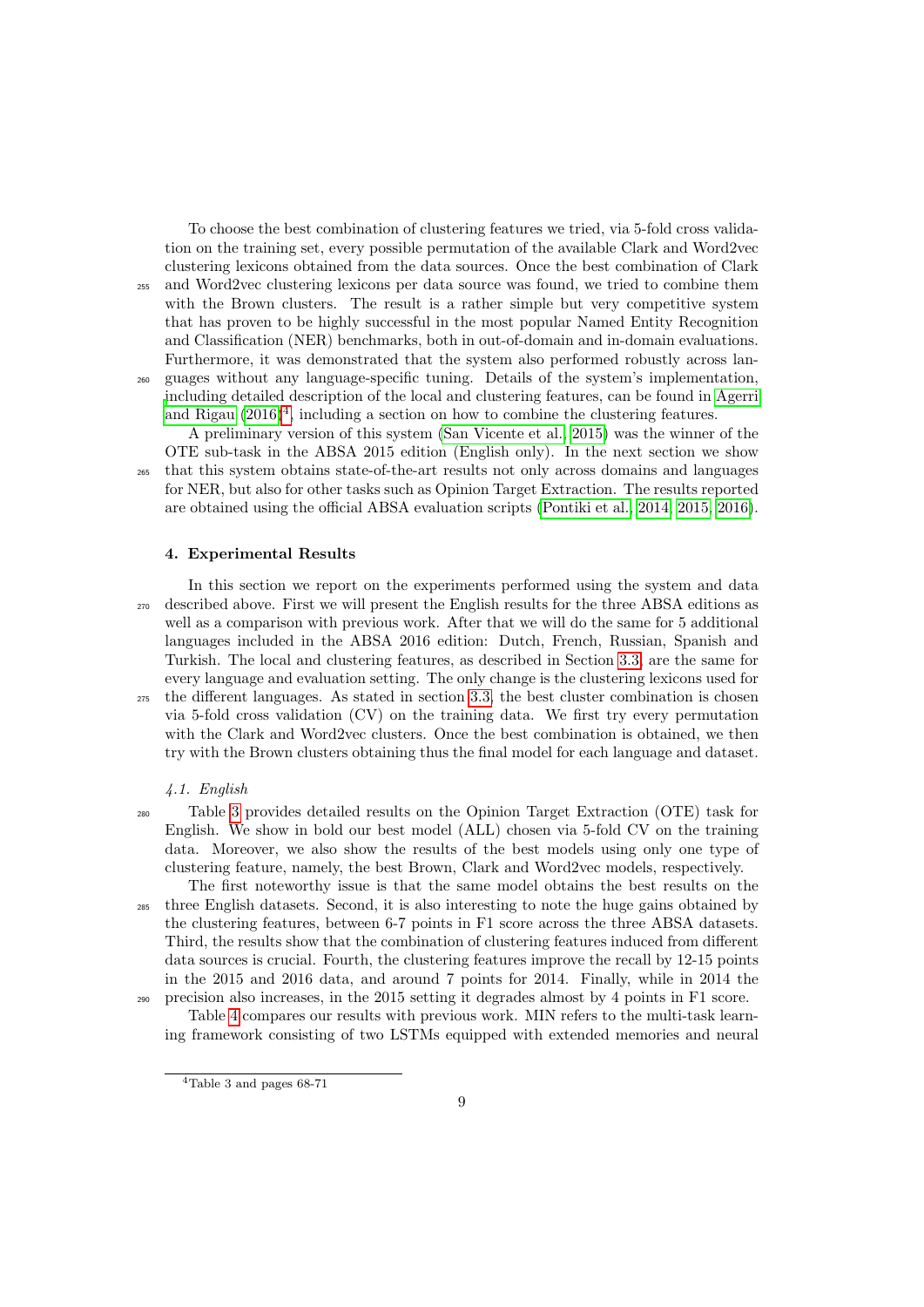|                                                                         |       | 2014  |               |   | 2015                                                    |     |   | 2016 |       |
|-------------------------------------------------------------------------|-------|-------|---------------|---|---------------------------------------------------------|-----|---|------|-------|
| Features                                                                |       | R.    | F1.           | P | R.                                                      | F1. | P | R.   | F1    |
| Local $(L)$                                                             | 81.84 | 74.69 |               |   | $78.10$   <b>76.82</b> 54.43 63.71   74.41 61.76        |     |   |      | 67.50 |
| $L + BY$                                                                | 77.84 | 84.57 |               |   | $81.07$ 71.73 63.65 67.45 74.49 71.08 72.74             |     |   |      |       |
| L + CYF100-CYR200   82.91 84.30 83.60   73.25 61.62 66.93   74.12 72.06 |       |       |               |   |                                                         |     |   |      | 73.07 |
| $L + W2VW400$                                                           | 76.82 | 82.10 | 79.37   74.42 |   | 59.04 65.84 73.04 65.52                                 |     |   |      | 69.08 |
| $L + ALL$                                                               |       |       |               |   | $81.15$ 87.30 84.11 72.90 69.00 70.90 73.33 73.69 73.51 |     |   |      |       |

<span id="page-9-0"></span>Table 3: ABSA SemEval 2014-2016 English results. BY: Brown Yelp 1000 classes; CYF100-CYR200: Clark Yelp Food 100 classes and Clark Yelp Reviews 200 classes; W2VW400: Word2vec Wikipedia 400 classes; ALL: BY+CYF100-CYR200+W2VW400.

[m](#page-16-17)emory operations with manually developed rules for detecting opinion expressions [\(Li](#page-16-17) [and Lam, 2017\)](#page-16-17). CNN-SenticNet is the 7 layer CNN with Amazon word embeddings, <sup>295</sup> POS, linguistic rules based on syntax patterns and SenticNet [\(Poria et al., 2016\)](#page-16-15).

LSTM is a Long Short Term Memory neural network built on top of word embeddings as proposed by [Liu et al.](#page-16-14) [\(2015\)](#page-16-14). WDEmb [\(Yin et al., 2016\)](#page-17-3) uses word and dependency path, linear context and dependency context embedding features the input to a CRF. RNCRF is a joint model with CRF and a recursive neural network whereas CMLA is the

<sup>300</sup> Coupled Multilayer Attentions model described in section [2.1,](#page-3-0) both systems proposed by [Wang et al.](#page-17-2) [\(2017\)](#page-17-2). DLIREC-NLANGP is the winning system at ABSA 2014 and 2016 [\(Toh and Wang, 2014;](#page-17-1) [Toh and Su, 2015,](#page-16-11) [2016\)](#page-16-12) while the penultimate row refers to our own system for all the three benchmarks (details in Table [3\)](#page-9-0).

| System                                |       | ABSA 2014 ABSA 2015 ABSA 2016 |       |
|---------------------------------------|-------|-------------------------------|-------|
| $MIN*$ (Li and Lam, 2017)             |       |                               | 73.44 |
| CNN-SenticNet (Poria et al., 2016)    | 86.20 |                               |       |
| CNN-SenticNet* (Poria et al., 2016)   | 87.17 |                               |       |
| LSTM (Liu et al., $2015$ )            | 81.15 | 64.30                         |       |
| WDEmb (Yin et al., $2016$ )           | 84.31 | 69.12                         |       |
| WDEmb* (Yin et al., 2016)             | 84.97 | 69.73                         |       |
| RNCRF (Wang et al., 2017)             | 84.05 | 67.06                         |       |
| $RNCRF*$ (Wang et al., 2017)          | 85.29 | 70.73                         |       |
| DLIREC-NLANGP (Toh et al., 2014-2016) | 84.01 | 67.11                         | 72.34 |
| BY+CYF100-CYR200+W2VW400              | 84.11 | 70.90                         | 73.51 |
| <b>Baseline</b>                       | 47.16 | 48.06                         | 44.07 |

<span id="page-9-1"></span>Table 4: ABSA SemEval 2014-2016: Comparison of English results in terms of F1 scores; ∗ refers to models enriched with human-engineered linguistic features.

The results of Table [4](#page-9-1) show that our system, despite its simplicity, is highly com-<sup>305</sup> petitive, obtaining the best results on the 2015 and 2016 datasets and a competitive performance on the 2014 benchmark. In particular, we outperform much more complex and language-specific approaches tuned via language-specific features, such as that of DLIREC-NLANGP. Furthermore, while the deep learning approaches (enriched with human-engineered linguistic features) obtain comparable or better results on the 2014 <sup>310</sup> data, that is not the case for the 2015 and 2016 benchmarks, where our system outperforms also the MIN and CMLA models (systems which require manually added rules and gold-standard opinion expressions to obtain their best results, as explained in section [2.1\)](#page-3-0). In this sense, this means that our system obtains better results than MIN and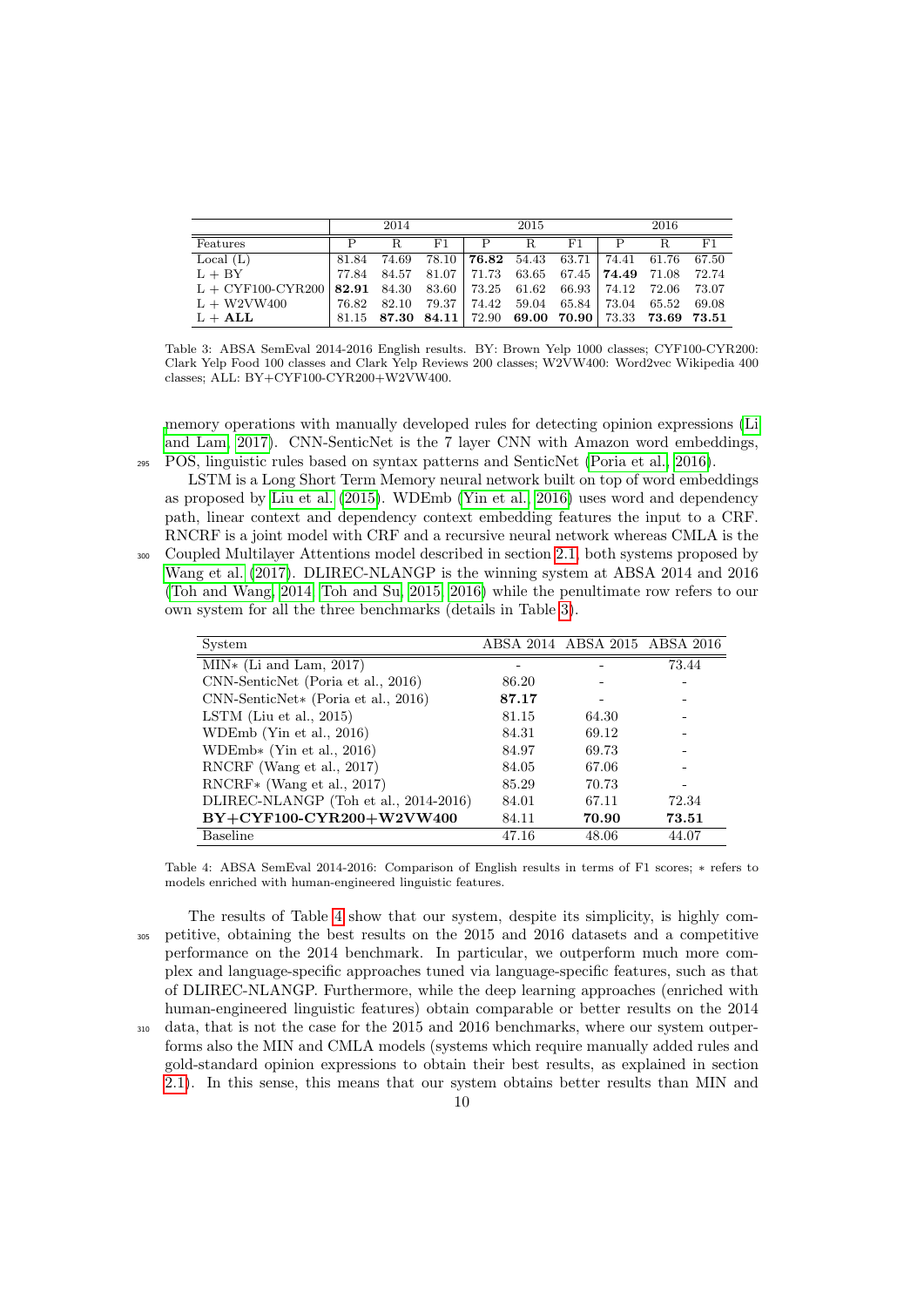CMLA by learning the targets independently instead of jointly learning the target and <sup>315</sup> those expressions that convey the polarity of the opinion, namely, the opinion expression.

There seems to be also a correlation between the size of the datasets and performance, given that the results on the 2014 data are much higher than those obtained using the 2015 and 2016 datasets. This might be due to the fact that the 2014 training set is substantially larger, as detailed in Table [1.](#page-5-0) In fact, the smaller datasets seem to affect <sup>320</sup> more the deep learning approaches (LSTM, WDEmb, RNCRF) where only the MIN and CMLA models obtain similar results to ours, albeit using manually added languagespecific annotations.

Finally, it would have been interesting to compare MIN, CNN-SenticNet and CMLA with our system on the three ABSA benchmarks, but their systems are not publicly <sup>325</sup> available.

#### 4.2. Multilingual

We trained our system for 5 other languages on the ABSA 2016 datasets, using the same strategy as for English. We choose the best Clark-Word2vec combination (with and without Brown clusters) via 5-cross validation on the training data. The features <sup>330</sup> are exactly the same as those used for English, the only change is the data on which the clusters are trained. Table [5](#page-10-0) reports on the detailed results obtained for each of the languages. In bold we show the best model chosen via 5-fold CV. Moreover, we also show the best models using only one of each of the clustering features.

|                                                                                                                                                                                                                                                                                                                                                                                                                                                                                                                                                   | Features  | Precision | Recall | $_{\rm F1}$ |
|---------------------------------------------------------------------------------------------------------------------------------------------------------------------------------------------------------------------------------------------------------------------------------------------------------------------------------------------------------------------------------------------------------------------------------------------------------------------------------------------------------------------------------------------------|-----------|-----------|--------|-------------|
|                                                                                                                                                                                                                                                                                                                                                                                                                                                                                                                                                   | Local (L) | 79.17     | 59.19  | 67.74       |
| Language<br>$L + BW$<br>67.96<br>$L + CW600$<br>73.22<br>es<br>$L + W2VW300$<br>75.50<br>$L + CW600 + W2VW300$<br>75.36<br>Local $(L)$<br>66.92<br>$L + BW$<br>63.39<br>fr<br>$L + CW100$<br>69.94<br>$L + W2VW100$<br>66.52<br>Local (L)<br>73.14<br>$L + BW$<br>68.59<br>n<br>$L + CW100$<br>66.94<br>$\mathrm{L}$ + W2VW400<br>68.27<br>Local $(L)$<br>64.87<br>$L + BW$<br>61.32<br>ru<br>$L + CW500$<br>64.21<br>$L + W2VW700$<br>64.41<br>Local $(L)$<br>56.82<br>$L + BW$<br>62.69<br>tr<br>$L + CW200$<br>58.28<br>$L + W2VW300$<br>59.09 | 63.67     | 65.75     |        |             |
|                                                                                                                                                                                                                                                                                                                                                                                                                                                                                                                                                   |           |           | 64.80  | 68.75       |
|                                                                                                                                                                                                                                                                                                                                                                                                                                                                                                                                                   |           |           | 63.53  | 69.00       |
|                                                                                                                                                                                                                                                                                                                                                                                                                                                                                                                                                   |           |           | 65.22  | 69.92       |
|                                                                                                                                                                                                                                                                                                                                                                                                                                                                                                                                                   |           |           | 66.41  | 66.67       |
|                                                                                                                                                                                                                                                                                                                                                                                                                                                                                                                                                   |           |           | 72.46  | 67.62       |
|                                                                                                                                                                                                                                                                                                                                                                                                                                                                                                                                                   |           |           | 69.08  | 69.50       |
|                                                                                                                                                                                                                                                                                                                                                                                                                                                                                                                                                   |           |           | 68.77  | 67.62       |
|                                                                                                                                                                                                                                                                                                                                                                                                                                                                                                                                                   |           |           | 55.50  | 63.11       |
|                                                                                                                                                                                                                                                                                                                                                                                                                                                                                                                                                   |           |           | 57.37  | 62.48       |
|                                                                                                                                                                                                                                                                                                                                                                                                                                                                                                                                                   |           |           | 65.15  | 66.03       |
|                                                                                                                                                                                                                                                                                                                                                                                                                                                                                                                                                   |           |           | 64.61  | 66.39       |
|                                                                                                                                                                                                                                                                                                                                                                                                                                                                                                                                                   |           |           | 61.87  | 63.33       |
|                                                                                                                                                                                                                                                                                                                                                                                                                                                                                                                                                   |           |           | 64.60  | 62.92       |
|                                                                                                                                                                                                                                                                                                                                                                                                                                                                                                                                                   |           |           | 66.91  | 65.53       |
|                                                                                                                                                                                                                                                                                                                                                                                                                                                                                                                                                   |           |           | 64.81  | 64.61       |
|                                                                                                                                                                                                                                                                                                                                                                                                                                                                                                                                                   |           |           | 51.72  | 54.15       |
|                                                                                                                                                                                                                                                                                                                                                                                                                                                                                                                                                   |           |           | 57.93  | 60.22       |
|                                                                                                                                                                                                                                                                                                                                                                                                                                                                                                                                                   |           |           | 60.69  | 59.46       |
|                                                                                                                                                                                                                                                                                                                                                                                                                                                                                                                                                   |           |           | 53.79  | 56.32       |

<span id="page-10-0"></span>Table 5: ABSA SemEval 2016 multilingual results.

The first difference with respect to the English results is that the Brown clustering <sup>335</sup> features are, in three out of five settings, detrimental to performance. Second, that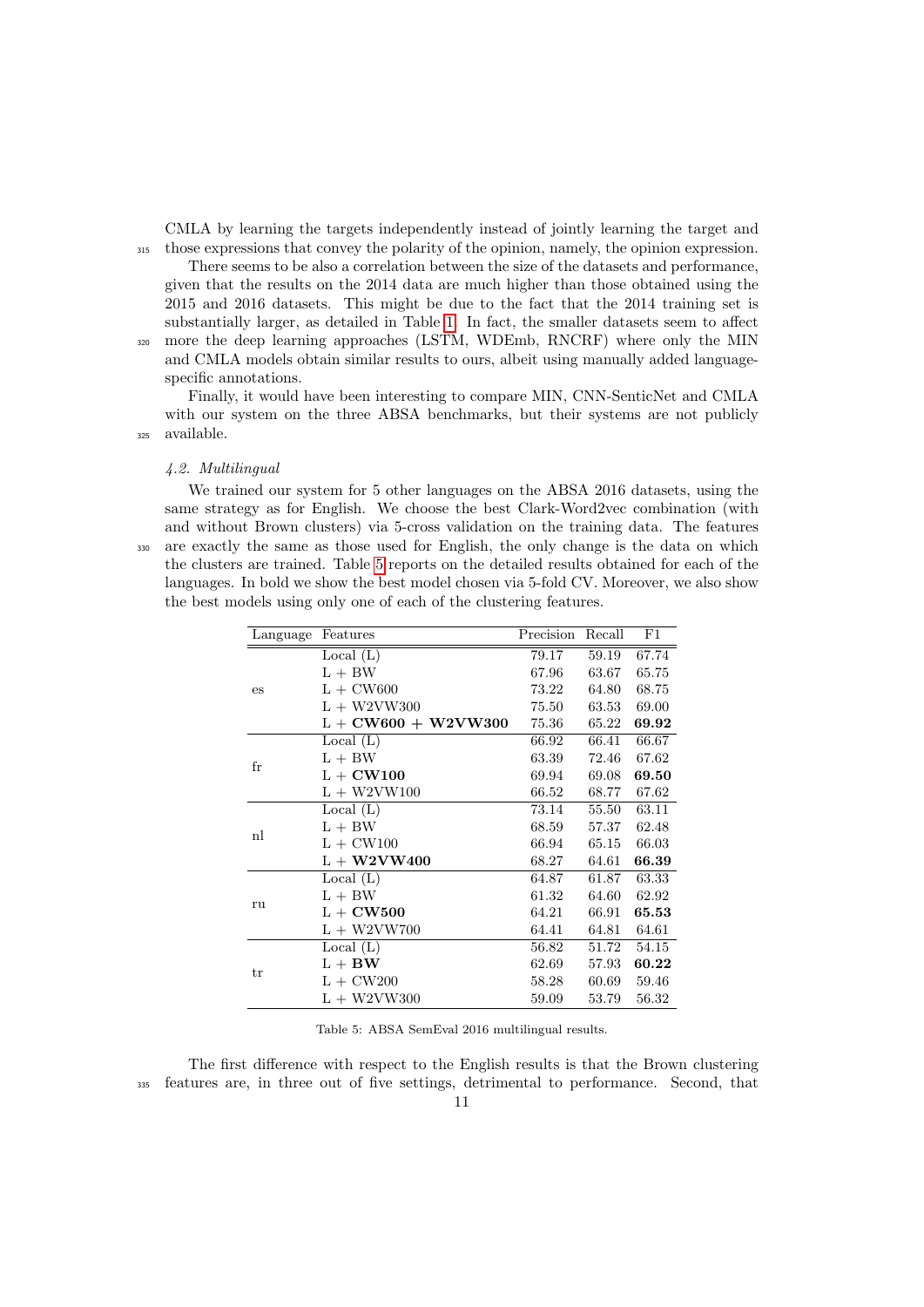combining clustering features is only beneficial for Spanish. Third, the overall results are in general lower than those obtained in the 2016 English data. Finally, the difference between the best results and the results using the Local features is lower than for English, even though the Local results are similar to those obtained with the English datasets <sup>340</sup> (except for Turkish, but this is due to the significantly smaller size of the data, as shown

in Table [1\)](#page-5-0).

We believe that all these four issues are caused, at least partially, by the lack of domain-specific clustering features used for the multilingual experiments. In other words, while for the English experiments we leveraged the Yelp dataset to train the clustering al-

- <sup>345</sup> gorithms, in the multilingual setting we first tried with already available clusters induced from the Wikipedia. Thus, it is to be expected that the gains obtained by clustering features obtained from domain-specific data such as Yelp would be superior to those achieved by the clusters trained on out-of-domain data.
- In spite of this, Table [6](#page-11-0) shows that our system outperforms the best previous ap-<sup>350</sup> proaches across the five languages. In some cases, such as Turkish and Russian, the best previous scores were the baselines provided by the ABSA organizers, but for Dutch, French and Spanish our system is significantly better than current state-of-the-art. In particular, and despite using the same system for every language, we improve over GTI's submission, which implemented a CRF system with linguistic features specific to Spanish
- $355$  (Alvarez-López et al., 2016).

| Language | System                | F1    |
|----------|-----------------------|-------|
|          | <b>GTI</b>            | 68.51 |
| es       | $L + CW600 + W2VW300$ | 69.92 |
|          | Baseline              | 51.91 |
|          | <b>IIT-T</b>          | 66.67 |
| fr       | $L + CW100$           | 69.50 |
|          | Baseline              | 45.45 |
|          | $IIT-T$               | 56.99 |
| nl       | $L + W2VW400$         | 66.39 |
|          | <b>Baseline</b>       | 50.64 |
|          | Danii.                | 33.47 |
| ru       | $L + CW500$           | 65.53 |
|          | Baseline              | 49.31 |
| tr       | $L + BW$              | 60.22 |
|          | Baseline              | 41.86 |
|          |                       |       |

<span id="page-11-0"></span>Table 6: ABSA SemEval 2016: Comparison of multilingual results in terms of F1 scores.

### 5. Discussion and Error Analysis

Considering the simplicity of our approach, we obtain best results for 6 languages and 7 different settings in the Opinion Target Extraction (OTE) benchmark for the restaurant domain using the ABSA 2014-2016 datasets.

<sup>360</sup> These results are obtained without linguistic or manually-engineered features, relying on injecting external knowledge from the combination of clustering features to obtain a robust system across languages, outperforming other more complex and language-specific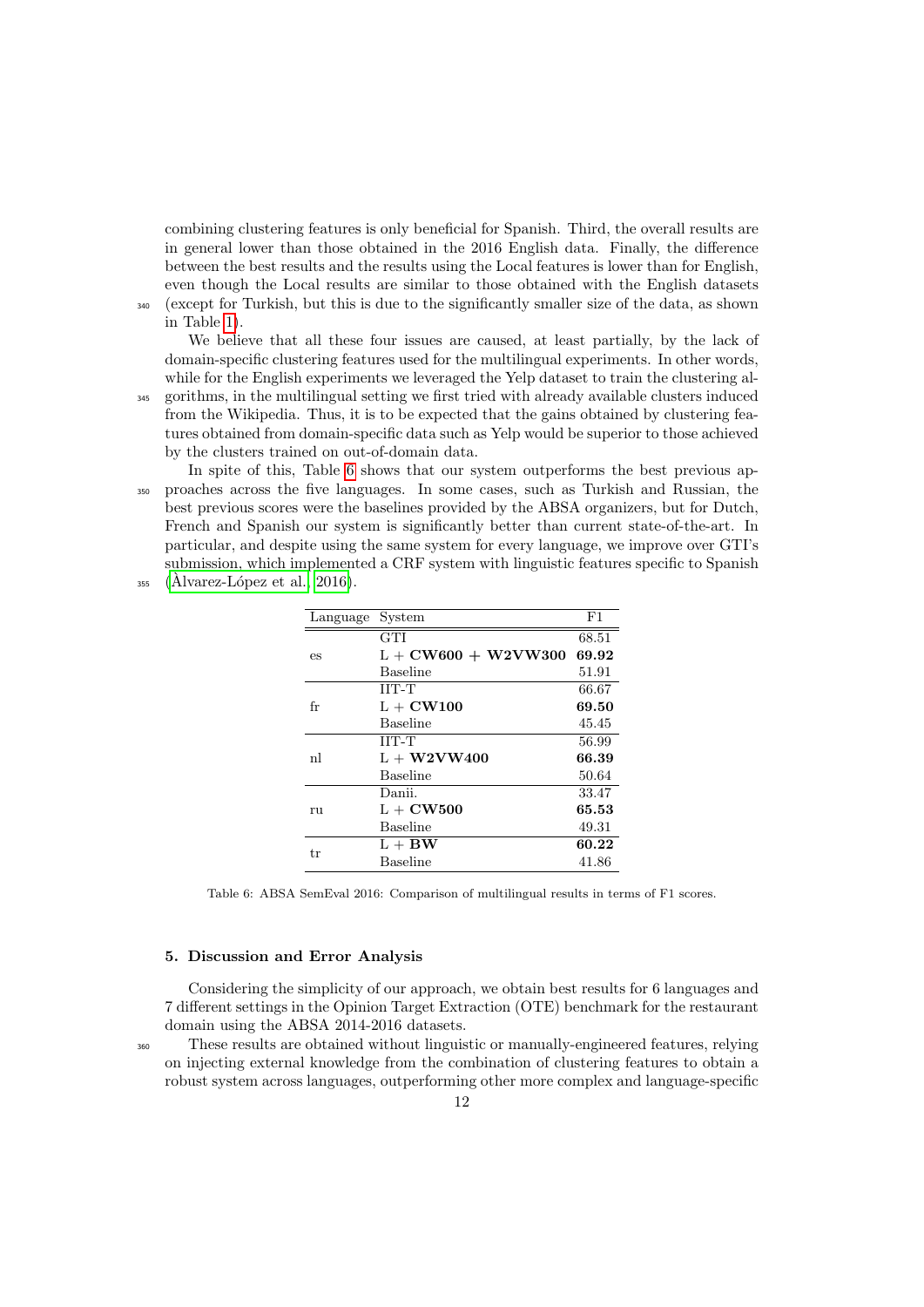systems. Furthermore, the feature set used is the same for every setting, reducing human intervention to a minimum and establishing a clear methodology for a fast and easy <sup>365</sup> creation of competitive OTE multilingual taggers.

The results also confirm the behaviour of these clustering algorithms to provide features for sequence labelling tasks such as OTE and Named Entity Recognition (NER), as previously discussed in [Agerri and Rigau](#page-15-0) [\(2016\)](#page-15-0). Thus, in every evaluation setting the best results using Brown clusters as features were obtained when data close to the <sup>370</sup> application domain and text genre, even if relatively small, was used to train the Brown algorithm. This can be clearly seen if we compare the English with the multilingual results. For English, the models including Brown clusters improve the Local features over 3-5 points in F1 score, whereas for Spanish, Dutch and Russian, they worsen performance. The reason is that for English the Yelp dataset is used whereas for the rest <sup>375</sup> of languages the clusters are induced using the Wikipedia, effectively an out-of-domain corpus. The exception is Turkish, for which a 6 point gain in F1 score is obtained, but we believe that is probably due to the small size of the training data used for training the Local model.

In contrast, Word2vec clusters clearly benefit from larger amounts of data, as illus-<sup>380</sup> trated by the best English Word2vec model being the one trained using the Wikipedia, and not the Yelp dataset, which is closer to the application domain. Finally, the Clark algorithm seems to be the most versatile as it consistently outperforms the other two clustering methods in 4 out of the 8 evaluation settings presented.

Summarizing: (i) Brown clusters perform better when leveraged from source data <sup>385</sup> close to the application domain, even if small in size; (ii) Clark clusters are the most robust of the three with respect to the size and domain of the data used; and (iii) for Word2vec size is the crucial factor. The larger the source data the better the performance. Thus, instead of choosing over one clustering type or the other, our system provides a method to effectively combining them, depending on the data sources available, to obtain <sup>390</sup> robust and language independent sequence labelling systems.

Finally, results show that our models are particularly competitive when the amount of training data available is small, allowing us to compete with more complex systems including also manually-engineered features, as shown especially by the English results on the 2015 and 2016 data.

We will now discuss the shortcomings and most common errors performed by our system for the OTE task. By looking at the overall results in terms of precision and recall, it is possible to see the following patterns: With respect to the Local models, precision is consistently better than recall or, in other words, the coverage of the Local <sup>400</sup> models is quite low. Tables [3](#page-9-0) and [5](#page-10-0) show that adding clustering features to the Local models allows to improve the recall for every evaluation setting, although with different outcomes. Overall, precision suffers, except for French<sup>[5](#page-12-0)</sup>. Furthermore, in three cases (English 2014, 2016 and Russian) precision is lower than recall, whereas the remaining 5 evaluations show that, despite large improvements in F1 score, most errors in our system <sup>405</sup> are caused by false negatives, as it can be seen in Table [7.](#page-13-0)

<sup>395</sup> 5.1. Error Analysis

<span id="page-12-0"></span><sup>&</sup>lt;sup>5</sup>It also goes up for Turkish, but as already commented, we believe that due to the small size of the Turkish training set, clustering features allow to improve both precision and recall.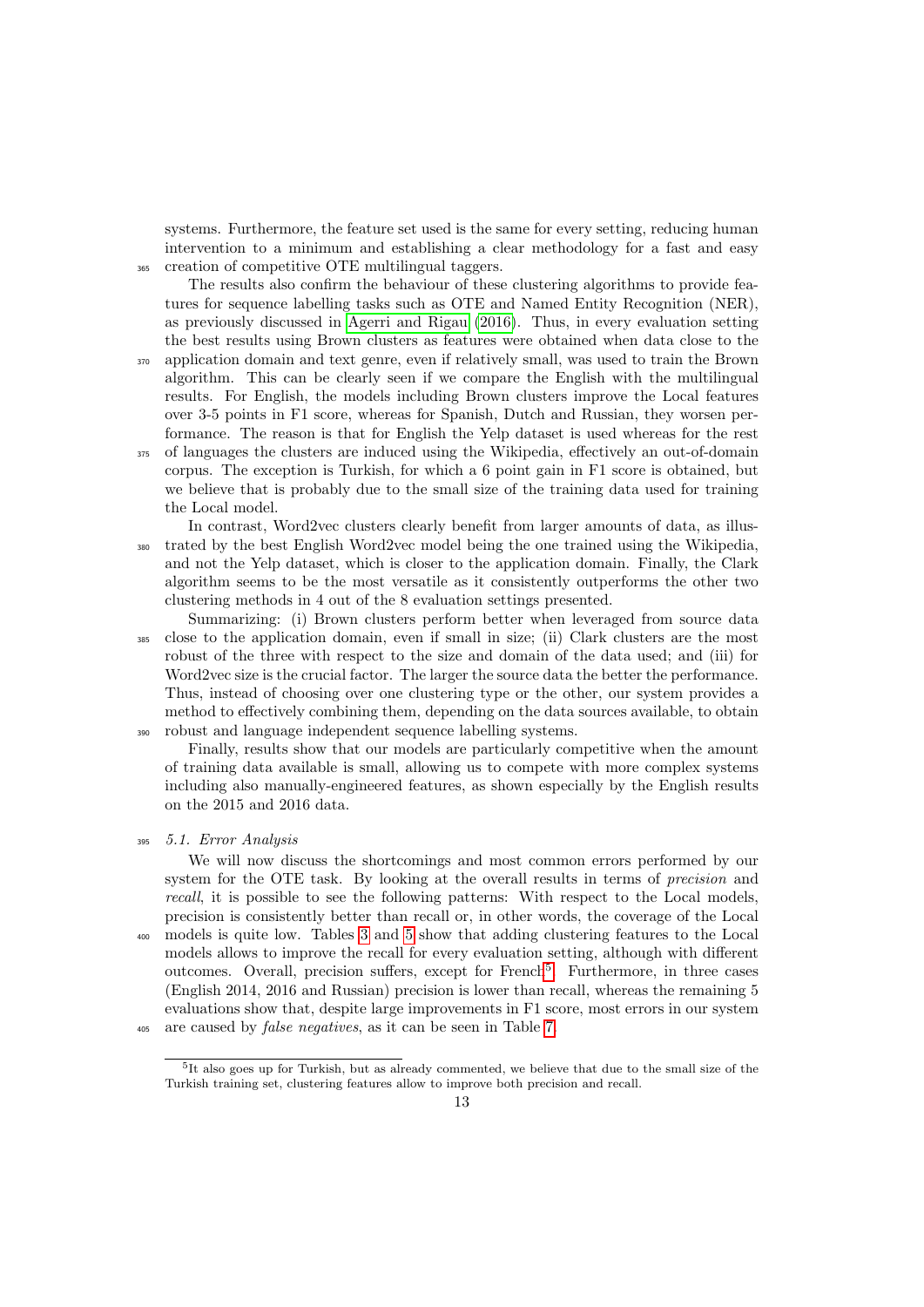|                     |     | 2014 2015                  | 2016 |    |                            |   |          |    |
|---------------------|-----|----------------------------|------|----|----------------------------|---|----------|----|
| Error type en en en |     |                            |      | es | $\mathbf{r}$               | n | $r_{11}$ | tr |
| FP.                 | 230 | 151 189 165 194 117 390 62 |      |    |                            |   |          |    |
| FN                  | 143 |                            |      |    | 169 163 248 202 132 312 65 |   |          |    |

<span id="page-13-0"></span>Table 7: False Positives and Negatives for every ABSA 2014-2016 setting.

Table [8](#page-13-1) displays the top 5 most common false positives and false negative errors for English, Spanish and French<sup>[6](#page-13-2)</sup>. By inspecting our system's output, and both the test and training sets, we found out that there were three main sources of errors: (a) errors caused by ambiguity in the use of certain source forms that may or may not refer to an <sup>410</sup> opinion target; (b) span errors, where the target has only been partially annotated; and (c) unknown targets, which the system was unable to annotate by generalizing on the training data or clusters.

|    | 2014      |                | 2015             |    | 2016         |    |             |    |            |                |  |
|----|-----------|----------------|------------------|----|--------------|----|-------------|----|------------|----------------|--|
|    | en        |                | en               |    | en           |    | es          |    | $f_{r}$    |                |  |
|    | place     | 21             | place            | 16 | place        | 16 | comida      | 11 | restaurant | 13             |  |
|    | money     | 6              | food             | 6  | food         | 16 | restaurante | 10 | cuisine    | 9              |  |
| FP | spot      | 4              | waitress         | 4  | restaurant   | 11 | atención    | 7  | terrasse   | 8              |  |
|    | pizza     | 3              | chicken          | 4  | service      |    | platos      | 6  | repas      | 7              |  |
|    | sushi     | 3              | salmon           | 3  | wait         | 3  | servicio    | 4  | plats      | 6              |  |
|    | place     | 4              | restaurant       | 8  | place        |    | restaurante | 12 | restaurant | $\overline{5}$ |  |
|    | food      | 3              | place            | ⇁  | sushi        | 3  | platos      | 7  | cuisine    | 5              |  |
| FN | waiting   | $\overline{2}$ | food             | 5  | restaurant   | 3  | trato       | 6  | carte      | 5              |  |
|    | taste     | $\overline{2}$ | Casa La Femme    | 4  | $\rm{Rav's}$ | 3  | comida      | 6  | plats      | 4              |  |
|    | selection | $\overline{2}$ | The Four Seasons | 3  | menu         | 3  | carta       | 6  | table      | 3              |  |

<span id="page-13-1"></span>Table 8: Top five false positive (FP) and negative (FN) errors for English, Spanish and French.

With respect to type (a), it is useful to look at the most common errors for all three languages, namely, 'place', 'food' and 'restaurant', which are also among the top 5 most <sup>415</sup> frequent targets in the gold standard sets. By looking at Examples (1-3) we would say that in all three cases 'place' should be annotated as opinion target. However, (2) is a false positive  $(FP)$ ,  $(3)$  is a false negative  $(FN)$  and  $(1)$  is an example from the training set in which 'place' is annotated as target. This is the case with many instances of 'place' for which there seems to be some inconsistency in the actual annotation of the training  $_{420}$  and test set examples<sup>[7](#page-13-3)</sup>.

Example (1): Avoid this place! Example (2): this place is a keeper! Example (3): it is great place to watch sporting events.

<sup>425</sup> For other frequent type (a) errors, ambiguity is the main problem. Thus, in Spanish the use of 'comida'<sup>[8](#page-13-4)</sup> and 'restaurante'<sup>[9](#page-13-5)</sup> is highly ambiguous and causes many FPs and

<span id="page-13-3"></span><span id="page-13-2"></span> $6$ According to the authors' knowledge of languages to comment on specific examples from the data. 7 Interannotator agreement (91% F1) was only reported for a small subset of the Spanish data.

<span id="page-13-4"></span><sup>8</sup> In English: "food" or "meal", depending on the context.

<span id="page-13-5"></span><sup>9</sup> In English: "restaurant".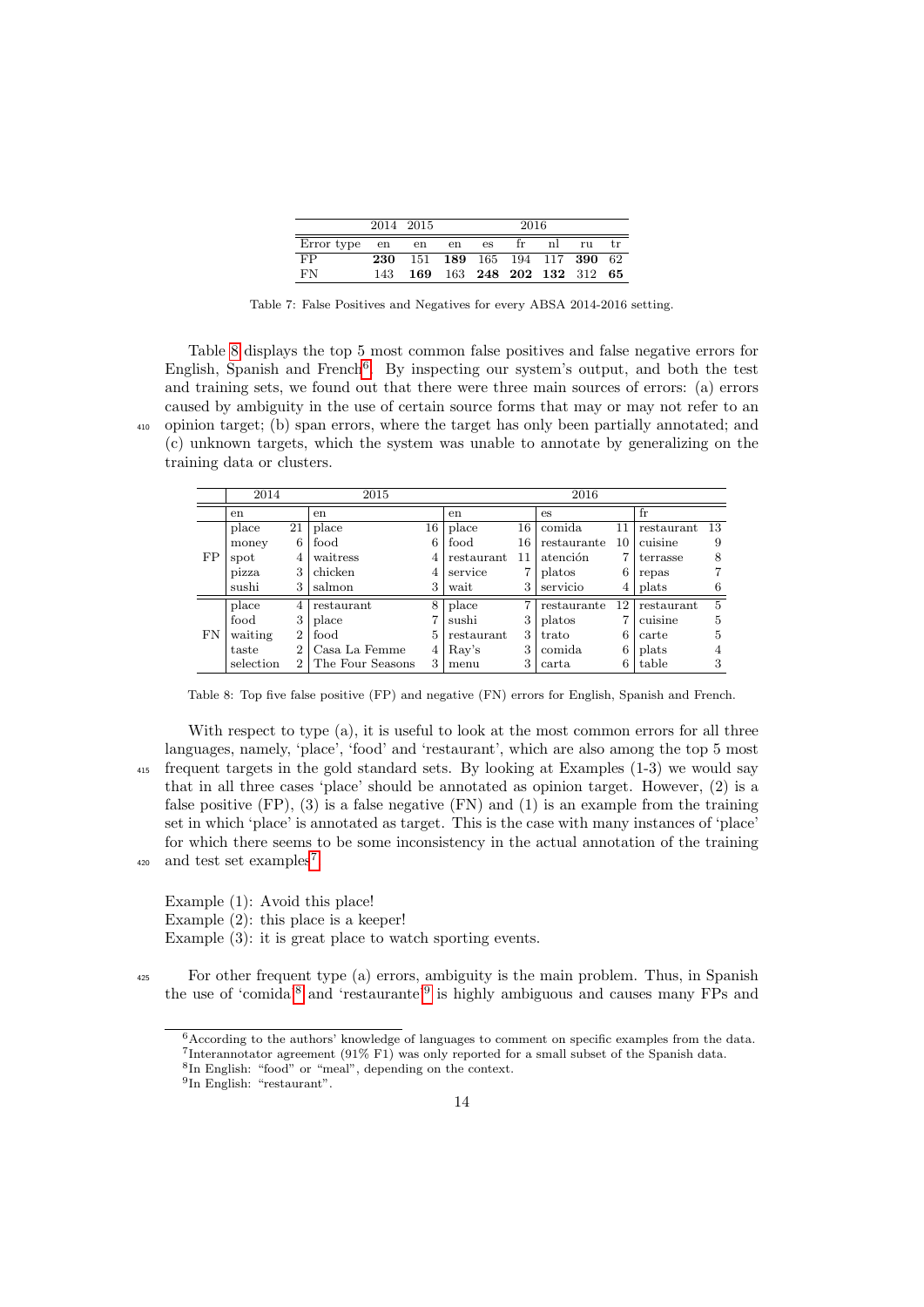FNs because sometimes it is actually an opinion target whereas in many other other cases it is just referring to the meal or the restaurant themselves without expressing any opinion about them. The same phenomenon occurs for "food" and "restaurant" in <sup>430</sup> English and for 'cuisine' and 'restaurant' in French.

Span type (b) errors are typically caused by long opinion targets such as "filet mignon on top of spinach and mashed potatoes" for which our system annotates "filet" and "spinach" as separate targets, or "chicken curry and chicken tikka masala" which is wrongly tagged as one target. These cases are difficult because on the surface they look

<sup>435</sup> similar but the first one refers to one dish only, hence one target, whereas the second one refers to two separate dishes for which two different opinion targets should be annotated. Of course, these cases are particularly hurtful because they count as both FP and FN.

Finally, type (c) errors are usually caused by lack of generalization of our system to deal with unknown targets. Example (4-7) contain various mentions to the "Ray's" <sup>440</sup> restaurant, which is in the top 5 errors for the English 2016 test set.

Example (4): After 12 years in Seattle Ray's rates as the place we always go back to. Example (5): We were only in Seattle for one night and I'm so glad we picked Rays for dinner!

Example (6): I love Dungeness crabs and at Ray's you can get them served in about 6 <sup>445</sup> different ways!

Example (7): Imagine my happy surprise upon finding that the views are only the thirdbest thing about Ray's!

Example (8): Ray's is something of a Seattle institution

<sup>450</sup> Examples (4), (5) and (7) are FNs, (6) is a FP caused by wrongly identifying the target as "Ray's you", whereas (8) is not event annotated in the gold standard or by our system, although it should had been.

#### 6. Concluding Remarks

In this research note we provide additional empirical experimentation to [Agerri and](#page-15-0) <sup>455</sup> [Rigau](#page-15-0) [\(2016\)](#page-15-0), reporting best results for Opinion Target Extraction for 6 languages and 7 datasets using the same set of simple, shallow and language independent features. Furthermore, the results provide some interesting insights with respect to the use of clusters to inject external knowledge via semi-supervised features.

First, Brown clusters are particularly beneficial when trained on domain-related data. <sup>460</sup> This seems to be the case in the multilingual setting, where the Brown clusters (trained on out-of-domain Wikipedia data) worsen the system's performance for every language except for Turkish.

Second, the results also show that Clark and Word2vec improve results in general, even if induced on out-of-domain data. Thirdly, for best performance it is convenient to

<sup>465</sup> combine clusters obtained from diverse data sources, both from in- and out-of-domain corpora.

Finally, the results indicate that, even when the amount of training data is small, such as in the 2015 and 2016 English benchmarks, our system's performance remains competitive thanks to the combination of clustering features. This, together with the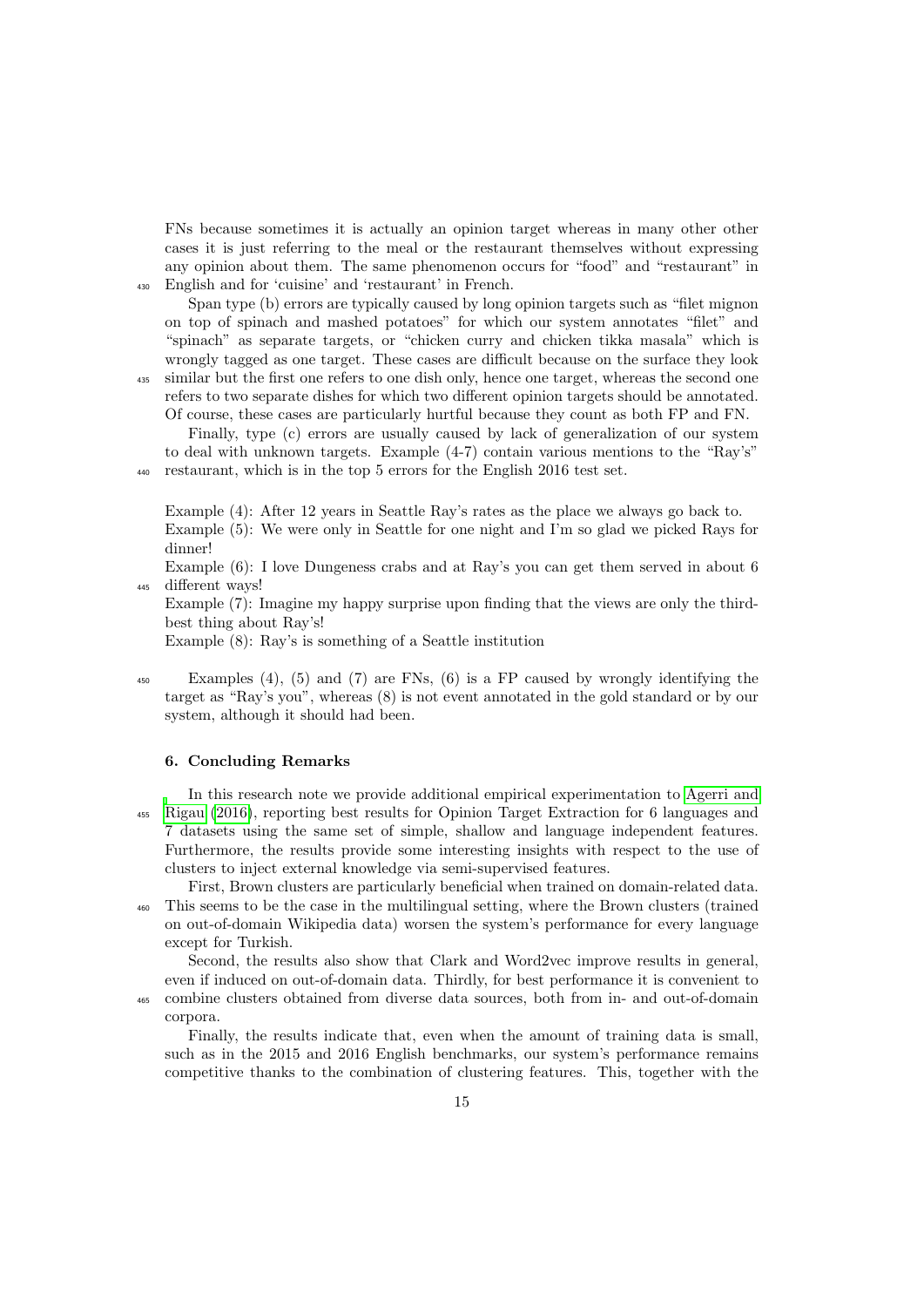<sup>470</sup> lack of linguistic features, facilitates the easy and fast development of systems for new [d](#page-15-0)omains or languages. These considerations thus confirm the hypotheses stated in [Agerri](#page-15-0) [and Rigau](#page-15-0) [\(2016\)](#page-15-0) with respect to the use of clustering features to obtain robust sequence taggers across languages and tasks.

The system and models for every language and dataset are available as part of the *ixa-pipe-opinion* module for public use and reproducibility of results.<sup>[10](#page-15-12)</sup> 475

#### Acknowledgments

First, we would like to thank the anonymous reviewers for their comments to improve the paper. We would also like to thank Iñaki San Vicente for his help obtaining the Yelp data. This work has been supported by the Spanish Ministry of Economy and <sup>480</sup> Competitiveness (MINECO/FEDER, UE), under the projects TUNER (TIN2015-65308- C5-1-R) and CROSSTEXT (TIN2015-72646-EXP).

#### References

- <span id="page-15-8"></span>Agerri, R., Bermudez, J., Rigau, G., 2014. IXA pipeline: Efficient and ready to use multilingual NLP tools, in: Proceedings of the Ninth International Conference on Language Resources and Evaluation <sup>485</sup> (LREC'14), Reykjavik, Iceland. pp. 3823–3828.
	- Agerri, R., Rigau, G., 2016. Robust multilingual named entity recognition with shallow semi-supervised features. Artificial Intelligence 238, 63–82.
- <span id="page-15-7"></span><span id="page-15-0"></span>Alvarez-L´opez, T., Juncal-Mart´ınez, J., Fern´andez-Gavilanes, M., Costa-Montenegro, E., Gonz´alez- ` Castaño, F.J., 2016. Gti at semeval-2016 task 5: Svm and crf for aspect detection and unsupervised <sup>490</sup> aspect-based sentiment analysis, in: Proceedings of the 10th International Workshop on Semantic Evaluation (SemEval-2016), Association for Computational Linguistics. pp. 306–311.
	- Brown, P.F., Desouza, P.V., Mercer, R.L., Pietra, V.J.D., Lai, J.C., 1992. Class-based n-gram models of natural language. Computational linguistics 18, 467–479.
- <span id="page-15-10"></span><span id="page-15-6"></span>Cambria, E., Olsher, D., Rajagopal, D., 2014. Senticnet 3: a common and common-sense knowledge base <sup>495</sup> for cognition-driven sentiment analysis, in: Twenty-eighth AAAI conference on artificial intelligence.
- <span id="page-15-11"></span>Clark, A., 2003. Combining distributional and morphological information for part of speech induction, in: Proceedings of the tenth conference on European chapter of the Association for Computational Linguistics-Volume 1, Association for Computational Linguistics. pp. 59–66.
- <span id="page-15-9"></span>Collins, M., 2002. Discriminative training methods for hidden markov models: Theory and experiments <sup>500</sup> with perceptron algorithms, in: Proceedings of the ACL-02 conference on Empirical methods in natural language processing-Volume 10, pp. 1–8.
	- Fellbaum, C., Miller, G. (Eds.), 1998. Wordnet: An Electronic Lexical Database. MIT Press, Cambridge  $(MA)$ .

<span id="page-15-4"></span><span id="page-15-1"></span>Hu, M., Liu, B., 2004. Mining and summarizing customer reviews, in: Proceedings of the tenth ACM <sup>505</sup> SIGKDD international conference on Knowledge discovery and data mining, pp. 168–177.

- <span id="page-15-3"></span>Jakob, N., Gurevych, I., 2010. Extracting opinion targets in a single-and cross-domain setting with conditional random fields, in: Proceedings of the 2010 conference on empirical methods in natural language processing, Association for Computational Linguistics. pp. 1035–1045.
- <span id="page-15-5"></span>Jebbara, S., Cimiano, P., 2016. Aspect-Based Relational Sentiment Analysis Using a Stacked Neu-<sup>510</sup> ral Network Architecture, in: ECAI 2016 - 22nd European Conference on Artificial Intelligence, 29 August-2 September 2016, The Hague, The Netherlands - Including Prestigious Applications of Artificial Intelligence (PAIS 2016), pp. 1123—-1131.
- <span id="page-15-2"></span>Jin, W., Ho, H.H., Srihari, R.K., 2009. A novel lexicalized hmm-based learning framework for web opinion mining, in: Proceedings of the 26th annual international conference on machine learning, pp. <sup>515</sup> 465–472.

<span id="page-15-12"></span> $10$ <https://github.com/ixa-ehu/ixa-pipe-opinion>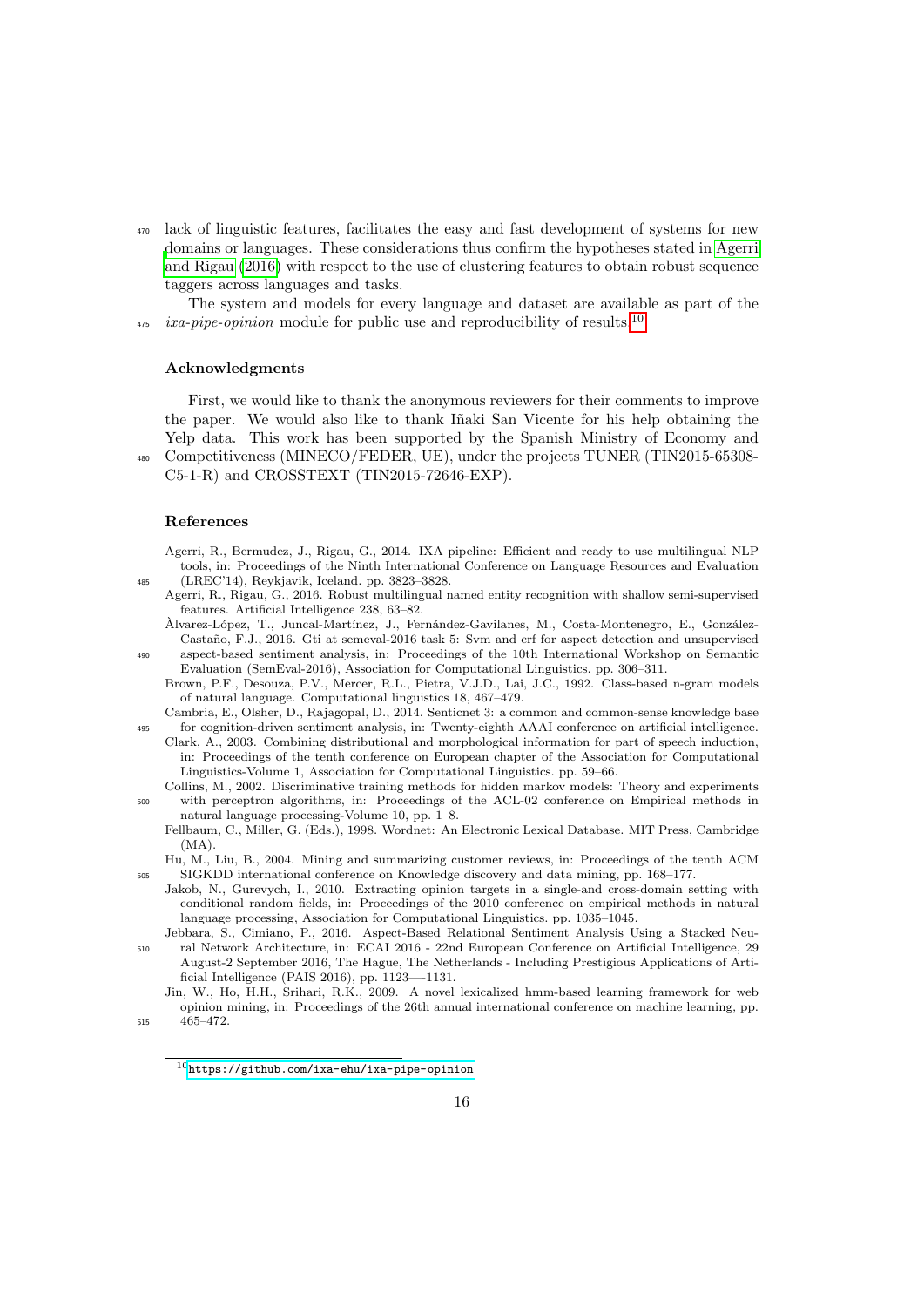- <span id="page-16-8"></span>Kim, S.M., Hovy, E., 2006. Extracting opinions, opinion holders, and topics expressed in online news media text, in: Proceedings of the Workshop on Sentiment and Subjectivity in Text, Association for Computational Linguistics. pp. 1–8.
- <span id="page-16-18"></span>Kiritchenko, S., Zhu, X., Cherry, C., Mohammad, S., 2014. NRC-canada-2014: Detecting aspects <sup>520</sup> and sentiment in customer reviews, in: Proceedings of the 8th International Workshop on Semantic Evaluation (SemEval 2014), Association for Computational Linguistics and Dublin City University, Dublin, Ireland. pp. 437–442.
- <span id="page-16-17"></span><span id="page-16-10"></span>Li, F., Han, C., Huang, M., Zhu, X., Xia, Y.J., Zhang, S., Yu, H., 2010. Structure-aware review mining and summarization, in: Proceedings of the 23rd international conference on computational linguistics, <sup>525</sup> Association for Computational Linguistics. pp. 653–661.
	- Li, X., Lam, W., 2017. Deep multi-task learning for aspect term extraction with memory interaction, in: Proceedings of the 2017 Conference on Empirical Methods in Natural Language Processing, pp. 2886–2892.
- <span id="page-16-14"></span><span id="page-16-1"></span>Liu, B., 2012. Sentiment analysis and opinion mining. Synthesis Lectures on Human Language Tech-<sup>530</sup> nologies 5, 1–167.
	- Liu, P., Joty, S., Meng, H., 2015. Fine-grained opinion mining with recurrent neural networks and word embeddings, in: Proceedings of the 2015 Conference on Empirical Methods in Natural Language Processing, Association for Computational Linguistics. pp. 1433–1443.
- <span id="page-16-19"></span><span id="page-16-16"></span>McAuley, J., Leskovec, J., 2013. Hidden factors and hidden topics: understanding rating dimensions <sup>535</sup> with review text, in: Proceedings of the 7th ACM conference on Recommender systems, ACM. pp. 165–172.
	- Mikolov, T., Sutskever, I., Chen, K., Corrado, G.S., Dean, J., 2013. Distributed representations of words and phrases and their compositionality, in: Advances in Neural Information Processing Systems, pp. 3111–3119.
- <span id="page-16-2"></span><span id="page-16-0"></span><sup>540</sup> Pang, B., Lee, L., 2008. Opinion mining and sentiment analysis. Foundations and Trends in Information Retrieval 2, 1–135.
	- Pang, B., Lee, L., Vaithyanathan, S., 2002. Thumbs up? sentiment classification using machine learning techniques, in: Proceedings of the 2002 Conference on Empirical Methods in Natural Language Processing, Association for Computational Linguistics. pp. 79–86.
- <span id="page-16-6"></span><sup>545</sup> Pontiki, M., Galanis, D., Papageorgiou, H., Androutsopoulos, I., Manandhar, S., AL-Smadi, M., Al-Ayyoub, M., Zhao, Y., Qin, B., De Clercq, O., Hoste, V., Apidianaki, M., Tannier, X., Loukachevitch, N., Kotelnikov, E., Bel, N., Jiménez-Zafra, S.M., Eryiğit, G., 2016. Semeval-2016 task 5: Aspect based sentiment analysis, in: Proceedings of the 10th International Workshop on Semantic Evaluation (SemEval-2016), Association for Computational Linguistics, San Diego, California. pp. 19–30.
- <span id="page-16-5"></span><sup>550</sup> Pontiki, M., Galanis, D., Papageorgiou, H., Manandhar, S., Androutsopoulos, I., 2015. Semeval-2015 task 12: Aspect based sentiment analysis, in: Proceedings of the 9th International Workshop on Semantic Evaluation (SemEval 2015), Association for Computational Linguistics, Denver, Colorado. pp. 486–495.
- <span id="page-16-4"></span>Pontiki, M., Galanis, D., Pavlopoulos, J., Papageorgiou, H., Androutsopoulos, I., Manandhar, S., 2014. <sup>555</sup> Semeval-2014 task 4: Aspect based sentiment analysis, in: Proceedings of the 8th International Workshop on Semantic Evaluation (SemEval 2014), Association for Computational Linguistics and Dublin City University, Dublin, Ireland. pp. 27–35.
- <span id="page-16-15"></span><span id="page-16-7"></span>Popescu, A.M., Etzioni, O., 2005. Extracting product features and opinions from reviews, in: Proceedings of the conference on Human Language Technology and Empirical Methods in Natural Language <sup>560</sup> Processing, pp. 339–346.
	- Poria, S., Cambria, E., Gelbukh, A., 2016. Aspect extraction for opinion mining with a deep convolutional neural network. Knowledge-Based Systems 108, 42–49.
	- Qiu, G., Liu, B., Bu, J., Chen, C., 2011. Opinion word expansion and target extraction through double propagation. Computational linguistics 37, 9–27.
- <span id="page-16-13"></span><span id="page-16-9"></span><sup>565</sup> San Vicente, I.n., Saralegi, X., Agerri, R., 2015. Elixa: A modular and flexible absa platform, in: Proceedings of the 9th International Workshop on Semantic Evaluation (SemEval 2015), Association for Computational Linguistics, Denver, Colorado. pp. 748–752.
	- Tjong Kim Sang, E.F., 2002. Introduction to the CoNLL-2002 shared task: Language-independent named entity recognition, in: Proceedings of CoNLL-2002, Taipei, Taiwan. pp. 155–158.
- <span id="page-16-12"></span><span id="page-16-11"></span><span id="page-16-3"></span><sup>570</sup> Toh, Z., Su, J., 2015. Nlangp: Supervised machine learning system for aspect category classification and opinion target extraction, in: Proceedings of the 9th International Workshop on Semantic Evaluation (SemEval 2015), Association for Computational Linguistics. pp. 496–501.
	- Toh, Z., Su, J., 2016. Nlangp at semeval-2016 task 5: Improving aspect based sentiment analysis using neural network features., in: Proceedings of the 10th International Workshop on Semantic Evaluation